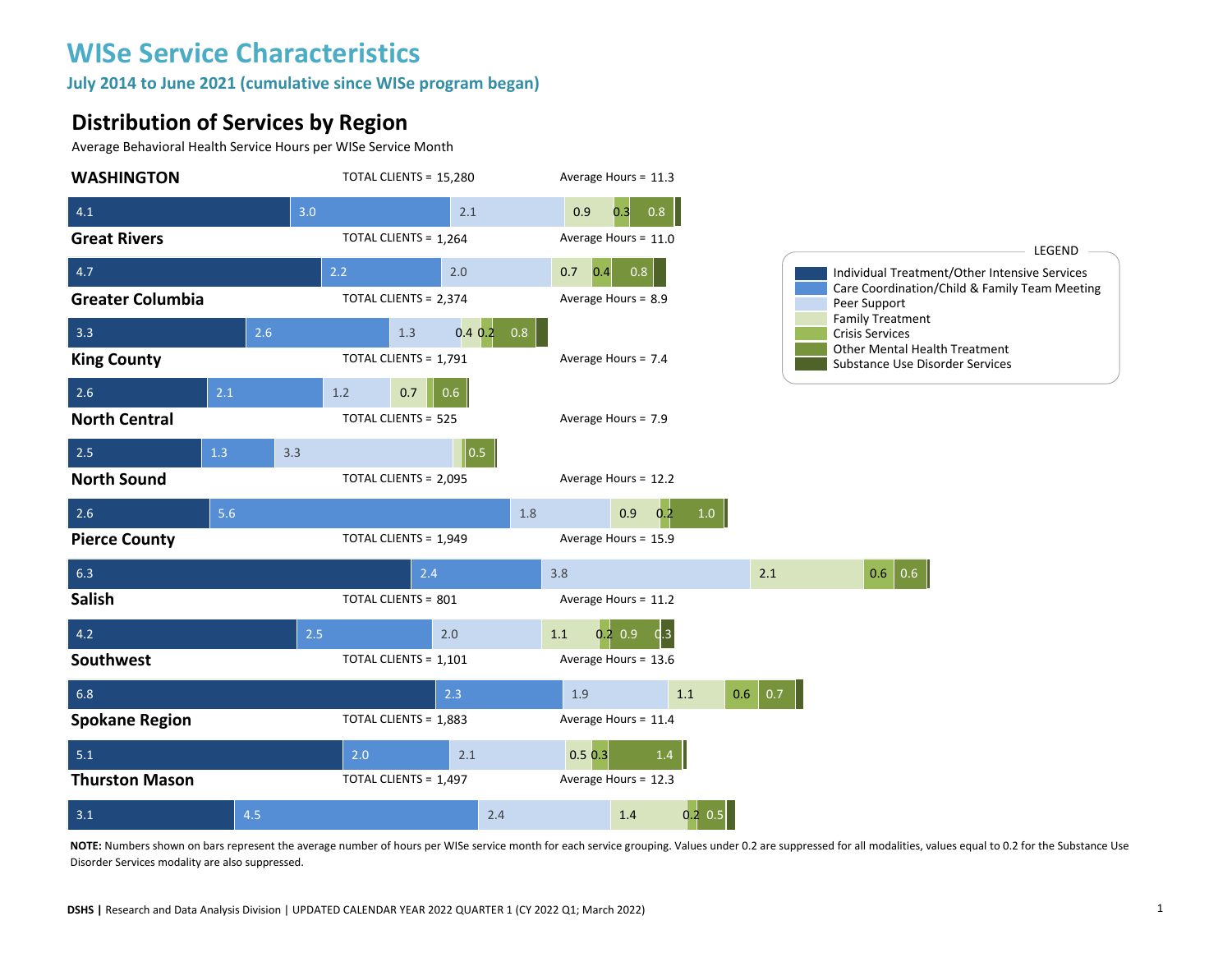**July 2020 to June 2021 (last 4 quarters of data available)**

#### **Distribution of Services by Region**

Average Behavioral Health Service Hours per WISe Service Month



**NOTE:** Numbers shown on bars represent the average number of hours per WISe service month for each service grouping. Values under 0.2 are suppressed for all modalities, values equal to 0.2 for the Substance Use Disorder Services modality are also suppressed.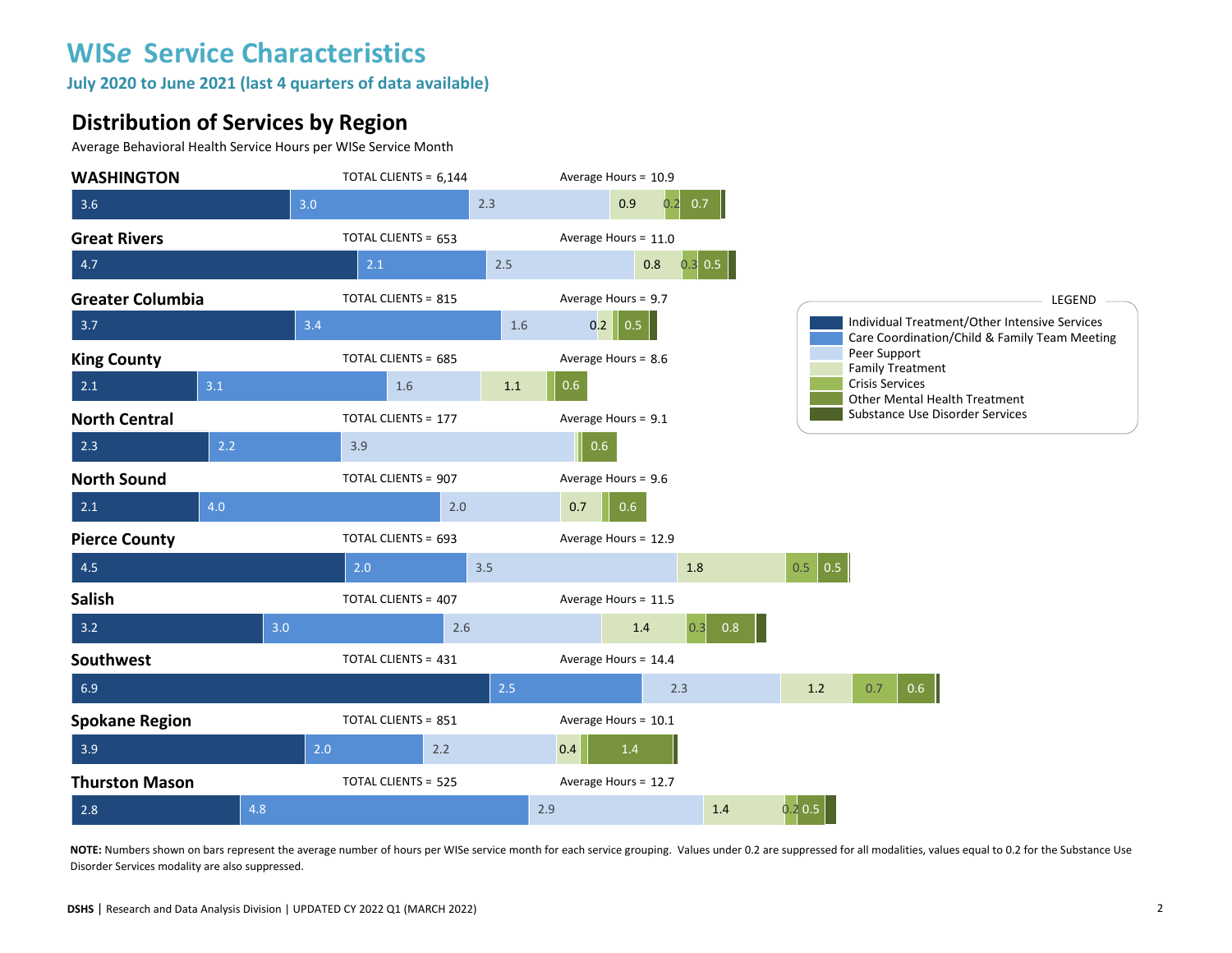**July 2014 to June 2021 (cumulative since WISe program began)** 

|                                                                   | <b>WASHINGTON</b>        |         | <b>BY REGION ▶</b>  |           |                         |           |                    |         |                      |         |                    |         |
|-------------------------------------------------------------------|--------------------------|---------|---------------------|-----------|-------------------------|-----------|--------------------|---------|----------------------|---------|--------------------|---------|
|                                                                   | <b>ALL WISE SERVICES</b> |         | <b>Great Rivers</b> |           | <b>Greater Columbia</b> |           | <b>King County</b> |         | <b>North Central</b> |         | <b>North Sound</b> |         |
|                                                                   | <b>NUMBER</b>            | PERCENT | <b>NUMBER</b>       | PERCENT   | <b>NUMBER</b>           | PERCENT   | <b>NUMBER</b>      | PERCENT | <b>NUMBER</b>        | PERCENT | <b>NUMBER</b>      | PERCENT |
| <b>Program Totals</b>                                             | WISe began 7/2014        |         | WISe began 8/2014   |           | WISe began 7/2014       |           | WISe began 4/2016  |         | WISe began 1/2016    |         | WISe began 7/2014  |         |
| WISe Clients (unduplicated)                                       | 15,280                   |         | 1,264               |           | 2,374                   |           | 1,791              |         | 525                  |         | 2,095              |         |
| Service Months                                                    | 150,363                  |         | 12,854              |           | 23,334                  |           | 16,989             |         | 4,689                |         | 21,910             |         |
| <b>Service Encounters</b>                                         | 1,857,069                |         | 172,183             |           | 266,666                 |           | 158,533            |         | 48,318               |         | 284,266            |         |
| Hours per Month                                                   | 11.3                     |         | 11.0                |           | 8.9                     |           | 7.4                |         | 7.9                  |         | 12.2               |         |
| Median Length of Stay (months)                                    | $\overline{7}$           |         | $\overline{7}$      |           | $\overline{7}$          |           | 6                  |         | 6                    |         | 10                 |         |
| Service Location - Average number of hours per WISe service month |                          |         |                     |           |                         |           |                    |         |                      |         |                    |         |
| Outpatient                                                        | 3.0                      | 26.7%   | 3.6                 | 32.3%     | 3.7                     | 41.3%     | 3.0                | 40.2%   | 2.9                  | 36.7%   | 3.9                | 32.0%   |
| Home                                                              | 4.0                      | 35.0%   | 3.2                 | 28.5%     | 2.3                     | 25.0%     | 1.0                | 13.0%   | 2.7                  | 34.3%   | 3.8                | 31.2%   |
| Other                                                             | 3.5                      | 30.3%   | 3.2                 | 29.3%     | 2.2                     | 23.9%     | 2.7                | 36.9%   | 1.2                  | 14.8%   | 3.8                | 31.3%   |
| School                                                            | 0.7                      | 6.1%    | 0.8                 | 7.5%      | 0.6                     | 6.9%      | 0.5                | 7.3%    | 1.0                  | 12.2%   | 0.5                | 4.3%    |
| <b>Residential Care Setting</b>                                   | 0.2                      | 1.6%    | 0.1                 | 1.3%      | 0.2                     | 1.9%      | 0.2                | 2.5%    | 0.1                  | 1.2%    | 0.1                | 1.0%    |
| <b>Correctional Facility</b>                                      | 0.0                      | 0.3%    | 0.1                 | 1.1%      | 0.1                     | 0.9%      | 0.0                | < 0.1%  | 0.1                  | 0.7%    | 0.0                | 0.2%    |
| Service Modality - Average number of hours per WISe service month |                          |         |                     |           |                         |           |                    |         |                      |         |                    |         |
| <b>Individual Tx/Other Intensive Services</b>                     | 4.1                      | 36.3%   | 4.7                 | 42.4%     | 3.3                     | 37.1%     | 2.6                | 34.8%   | 2.5                  | 31.2%   | 2.6                | 21.5%   |
| <b>Individual Treatment Services</b>                              | 3.7                      | 32.7%   | 4.6                 | 41.5%     | 3.1                     | 35.0%     | 2.6                | 34.7%   | 2.4                  | 30.2%   | 2.6                | 21.4%   |
| <b>Other Intensive Services</b>                                   | 0.4                      | 3.5%    | 0.1                 | 0.9%      | 0.2                     | 2.1%      | 0.0                | 0.1%    | 0.1                  | 1.0%    | 0.0                | < 0.1%  |
| Care Coord./Child & Family Team Mtg.                              | 3.0                      | 26.1%   | 2.2                 | 20.0%     | 2.6                     | 29.9%     | 2.1                | 28.9%   | 1.3                  | 17.0%   | 5.6                | 45.6%   |
| <b>Care Coordination Services</b>                                 | 1.1                      | 10.1%   | 0.4                 | 3.7%      | 1.2                     | 13.9%     | 1.1                | 14.4%   | 0.1                  | 1.9%    | 2.7                | 22.0%   |
| Child And Family Team Meeting                                     | 1.8                      | 16.0%   | 1.8                 | 16.3%     | 1.4                     | 16.0%     | $1.1\,$            | 14.5%   | $1.2\,$              | 15.1%   | 2.9                | 23.6%   |
| <b>Peer Support</b>                                               | 2.1                      | 18.6%   | 2.0                 | 18.4%     | 1.3                     | 14.8%     | $1.2$              | 16.7%   | 3.3                  | 41.5%   | 1.8                | 15.2%   |
| <b>Family Treatment</b>                                           | 0.9                      | 8.1%    | 0.7                 | 6.7%      | 0.4                     | 4.1%      | 0.7                | 9.0%    | 0.1                  | 1.7%    | 0.9                | 7.5%    |
| <b>Crisis Services</b>                                            | 0.3                      | 2.6%    | 0.4                 | 3.3%      | 0.2                     | 2.4%      | 0.1                | 1.5%    | 0.1                  | 1.1%    | 0.2                | 1.5%    |
| <b>Other Mental Health Services</b>                               | 0.8                      | 7.3%    | 0.8                 | 7.0%      | 0.8                     | 9.1%      | 0.6                | 8.5%    | 0.5                  | 6.9%    | 1.0                | 8.2%    |
| <b>Medication Management</b>                                      | 0.2                      | 1.4%    | 0.2                 | 1.4%      | 0.2                     | 1.9%      | 0.1                | 1.5%    | 0.1                  | 1.5%    | 0.2                | 1.8%    |
| Intake Evaluation                                                 | 0.2                      | 1.6%    | 0.2                 | 2.1%      | 0.1                     | 1.6%      | 0.1                | 1.6%    | 0.1                  | 1.2%    | 0.2                | 1.5%    |
| <b>Rehabilitation Case Management</b>                             | 0.1                      | 0.5%    | 0.1                 | 0.6%      | 0.1                     | 1.0%      | 0.0                | < 0.1%  | 0.1                  | 1.2%    | 0.0                | < 0.1%  |
| <b>Group Treatment Services</b>                                   | 0.2                      | 1.4%    | 0.1                 | 0.5%      | 0.2                     | 2.5%      | 0.1                | 2.0%    | 0.0                  | 0.4%    | 0.1                | 1.2%    |
| Therapeutic Psychoeducation                                       | 0.1                      | 0.6%    | 0.0                 | 0.1%      | 0.0                     | 0.4%      | 0.0                | 0.3%    | 0.0                  | 0.2%    | 0.3                | 2.2%    |
| <b>Interpreter Services</b>                                       | 0.0                      | 0.1%    | 0.0                 | < 0.1%    | 0.0                     | 0.2%      | 0.0                | 0.3%    | 0.0                  | 0.2%    | 0.0                | 0.4%    |
| <b>Medication Monitoring</b>                                      | 0.0                      | < 0.1%  | 0.0                 | $< 0.1\%$ | 0.0                     | < 0.1%    | 0.0                | < 0.1%  | 0.0                  | < 0.1%  | 0.0                | < 0.1%  |
| Involuntary Treatment Investigation                               | 0.0                      | 0.1%    | 0.0                 | 0.1%      | 0.0                     | < 0.1%    | 0.0                | < 0.1%  | 0.0                  | 0.2%    | 0.0                | 0.1%    |
| Psychological Assessment                                          | 0.0                      | 0.2%    | 0.1                 | 0.9%      | 0.0                     | 0.1%      | 0.0                | 0.2%    | 0.0                  | 0.1%    | 0.0                | 0.1%    |
| <b>Engagement And Outreach</b>                                    | 0.0                      | < 0.1%  | 0.0                 | $< 0.1\%$ | 0.0                     | $< 0.1\%$ | 0.0                | < 0.1%  | 0.0                  | < 0.1%  | 0.0                | < 0.1%  |
| All Other Services                                                | 0.1                      | 1.1%    | 0.1                 | 1.0%      | 0.1                     | 1.3%      | 0.2                | 2.6%    | 0.1                  | 1.9%    | 0.1                | 0.9%    |
| Substance Use Disorder Services <sup>1</sup>                      | 0.1                      | 1.2%    | 0.2                 | 2.2%      | 0.2                     | 2.5%      | 0.0                | 0.5%    | 0.0                  | 0.6%    | 0.1                | 0.6%    |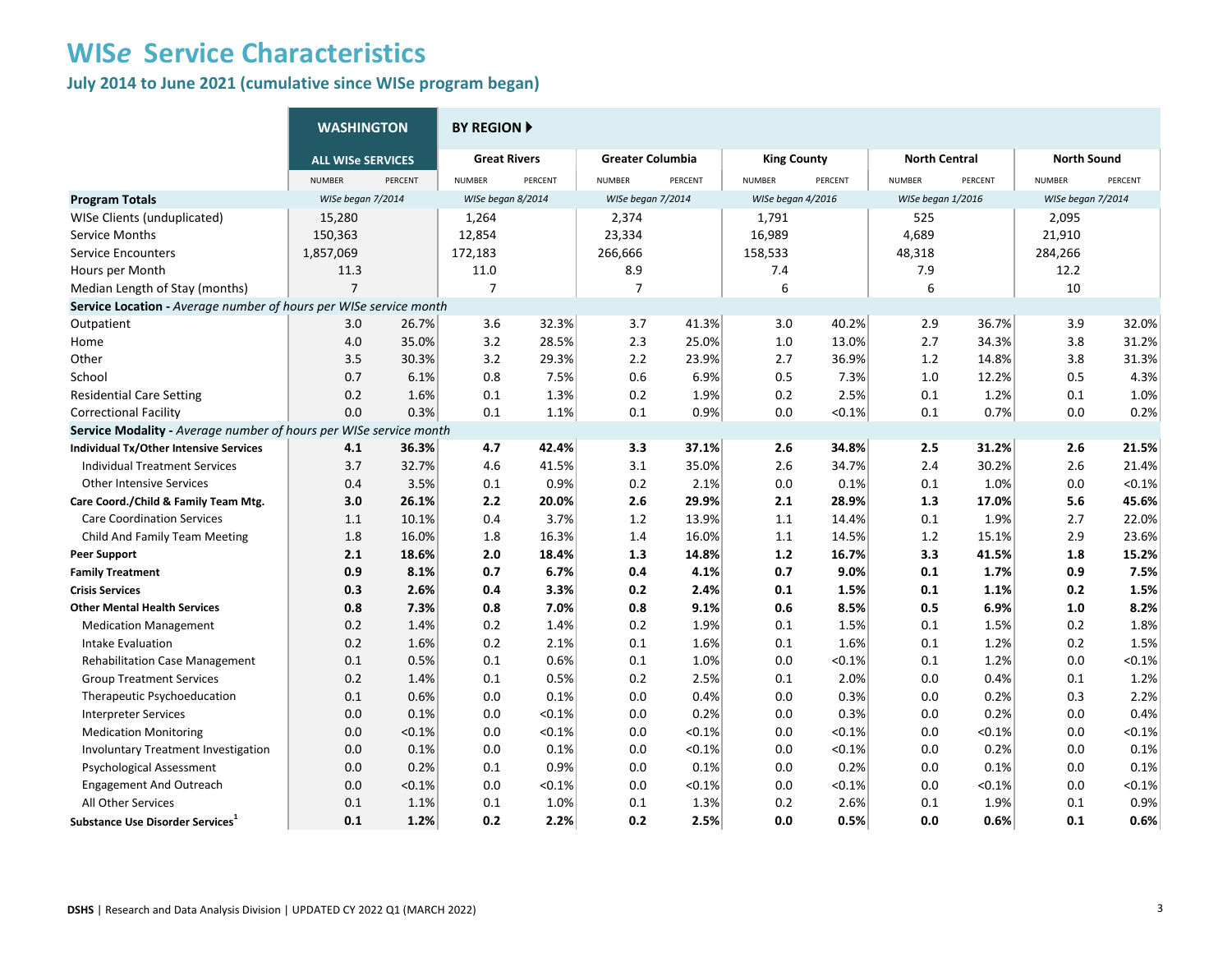#### **July 2014 to June 2021 (cumulative since WISe program began)**

| Continued from previous page                                      | <b>WASHINGTON</b>        |         | <b>BY REGION F</b>   |         |                   |         |                   |         |                       |         |                       |         |
|-------------------------------------------------------------------|--------------------------|---------|----------------------|---------|-------------------|---------|-------------------|---------|-----------------------|---------|-----------------------|---------|
|                                                                   | <b>ALL WISE SERVICES</b> |         | <b>Pierce County</b> |         | <b>Salish</b>     |         | Southwest         |         | <b>Spokane Region</b> |         | <b>Thurston Mason</b> |         |
|                                                                   | <b>NUMBER</b>            | PERCENT | <b>NUMBER</b>        | PERCENT | <b>NUMBER</b>     | PERCENT | <b>NUMBER</b>     | PERCENT | <b>NUMBER</b>         | PERCENT | <b>NUMBER</b>         | PERCENT |
| <b>Program Totals</b>                                             | WISe began 7/2014        |         | WISe began 7/2014    |         | WISe began 5/2016 |         | WISe began 8/2014 |         | WISe began 6/2015     |         | WISe began 7/2014     |         |
| WISe Clients (unduplicated)                                       | 15,280                   |         | 1,949                |         | 801               |         | 1,101             |         | 1,883                 |         | 1,497                 |         |
| <b>Service Months</b>                                             | 150,363                  |         | 17,991               |         | 7,849             |         | 12,020            |         | 18,778                |         | 13,949                |         |
| <b>Service Encounters</b>                                         | 1,857,069                |         | 230,588              |         | 97,433            |         | 167,173           |         | 248,239               |         | 183,670               |         |
| Hours per Month                                                   | 11.3                     |         | 15.9                 |         | 11.2              |         | 13.6              |         | 11.4                  |         | 12.3                  |         |
| Median Length of Stay (months)                                    | $\overline{7}$           |         | 6                    |         | 7                 |         | 8                 |         | $\overline{7}$        |         | 6                     |         |
| Service Location - Average number of hours per WISe service month |                          |         |                      |         |                   |         |                   |         |                       |         |                       |         |
| Outpatient                                                        | 3.0                      | 26.7%   | 1.5                  | 9.7%    | 3.6               | 32.4%   | 1.5               | 11.3%   | 4.1                   | 35.9%   | 1.8                   | 14.7%   |
| Home                                                              | 4.0                      | 35.0%   | 8.3                  | 52.4%   | 2.7               | 24.2%   | 6.2               | 45.6%   | 3.6                   | 31.5%   | 5.4                   | 43.7%   |
| Other                                                             | 3.5                      | 30.3%   | 5.2                  | 32.8%   | 4.1               | 36.5%   | 4.9               | 36.1%   | 2.3                   | 20.3%   | 4.2                   | 34.5%   |
| School                                                            | 0.7                      | 6.1%    | 0.6                  | 4.0%    | 0.6               | 5.7%    | 0.8               | 6.2%    | 0.9                   | 8.1%    | 0.8                   | 6.2%    |
| <b>Residential Care Setting</b>                                   | 0.2                      | 1.6%    | 0.2                  | 1.0%    | 0.1               | 0.8%    | 0.1               | 0.7%    | 0.5                   | 4.1%    | 0.1                   | 0.6%    |
| <b>Correctional Facility</b>                                      | 0.0                      | 0.3%    | 0.0                  | 0.1%    | 0.0               | 0.4%    | 0.0               | < 0.1%  | 0.0                   | < 0.1%  | 0.1                   | 0.5%    |
| Service Modality - Average number of hours per WISe service month |                          |         |                      |         |                   |         |                   |         |                       |         |                       |         |
| Individual Tx/Other Intensive Services                            | 4.1                      | 36.3%   | 6.3                  | 39.9%   | 4.2               | 37.8%   | 6.8               | 50.0%   | 5.1                   | 44.4%   | 3.1                   | 25.1%   |
| <b>Individual Treatment Services</b>                              | 3.7                      | 32.7%   | 6.2                  | 38.8%   | 2.7               | 24.0%   | 6.8               | 49.9%   | 3.6                   | 31.1%   | 2.4                   | 19.6%   |
| <b>Other Intensive Services</b>                                   | 0.4                      | 3.5%    | 0.2                  | 1.0%    | 1.5               | 13.7%   | 0.0               | 0.2%    | 1.5                   | 13.3%   | 0.7                   | 5.5%    |
| Care Coord./Child & Family Team Mtg.                              | 3.0                      | 26.1%   | 2.4                  | 15.1%   | 2.5               | 22.2%   | 2.3               | 17.2%   | 2.0                   | 17.3%   | 4.5                   | 36.5%   |
| <b>Care Coordination Services</b>                                 | 1.1                      | 10.1%   | 0.4                  | 2.3%    | 0.8               | 6.7%    | 0.4               | 2.8%    | 0.8                   | 7.1%    | 2.0                   | 16.4%   |
| Child And Family Team Meeting                                     | 1.8                      | 16.0%   | 2.0                  | 12.8%   | 1.7               | 15.5%   | 2.0               | 14.5%   | 1.2                   | 10.1%   | 2.5                   | 20.1%   |
| <b>Peer Support</b>                                               | 2.1                      | 18.6%   | 3.8                  | 24.2%   | 2.0               | 18.0%   | 1.9               | 14.3%   | 2.1                   | 18.6%   | 2.4                   | 19.7%   |
| <b>Family Treatment</b>                                           | 0.9                      | 8.1%    | 2.1                  | 13.1%   | 1.1               | 9.5%    | 1.1               | 7.7%    | 0.5                   | 4.3%    | 1.4                   | 11.4%   |
| <b>Crisis Services</b>                                            | 0.3                      | 2.6%    | 0.6                  | 3.6%    | 0.2               | 1.7%    | 0.6               | 4.6%    | 0.3                   | 2.6%    | 0.2                   | 1.5%    |
| <b>Other Mental Health Services</b>                               | 0.8                      | 7.3%    | 0.6                  | 3.8%    | 0.9               | 8.3%    | 0.7               | 5.0%    | 1.4                   | 12.0%   | 0.5                   | 4.4%    |
| <b>Medication Management</b>                                      | 0.2                      | 1.4%    | 0.1                  | 0.9%    | 0.1               | 1.2%    | 0.2               | 1.7%    | 0.1                   | 1.2%    | 0.1                   | 0.6%    |
| Intake Evaluation                                                 | 0.2                      | 1.6%    | 0.3                  | 1.7%    | 0.1               | 0.8%    | 0.3               | 2.0%    | 0.2                   | 1.7%    | 0.2                   | 1.4%    |
| <b>Rehabilitation Case Management</b>                             | 0.1                      | 0.5%    | 0.0                  | 0.2%    | 0.2               | 1.8%    | 0.0               | 0.2%    | 0.0                   | 0.4%    | 0.2                   | 1.3%    |
| <b>Group Treatment Services</b>                                   | 0.2                      | 1.4%    | 0.0                  | < 0.1%  | 0.1               | 0.5%    | 0.0               | < 0.1%  | 0.6                   | 5.6%    | 0.0                   | 0.1%    |
| Therapeutic Psychoeducation                                       | 0.1                      | 0.6%    | 0.0                  | < 0.1%  | 0.3               | 2.9%    | 0.0               | 0.2%    | 0.1                   | 0.4%    | 0.0                   | < 0.1%  |
| <b>Interpreter Services</b>                                       | 0.0                      | 0.1%    | 0.0                  | < 0.1%  | 0.0               | 0.0%    | 0.0               | < 0.1%  | 0.0                   | < 0.1%  | 0.0                   | < 0.1%  |
| <b>Medication Monitoring</b>                                      | 0.0                      | < 0.1%  | 0.0                  | < 0.1%  | 0.0               | 0.0%    | 0.0               | < 0.1%  | 0.0                   | < 0.1%  | 0.0                   | < 0.1%  |
| Involuntary Treatment Investigation                               | 0.0                      | 0.1%    | 0.0                  | 0.1%    | 0.0               | 0.4%    | 0.0               | < 0.1%  | 0.0                   | 0.3%    | 0.0                   | 0.1%    |
| <b>Psychological Assessment</b>                                   | 0.0                      | 0.2%    | 0.0                  | < 0.1%  | 0.0               | < 0.1%  | 0.0               | < 0.1%  | 0.1                   | 0.6%    | 0.0                   | < 0.1%  |
| <b>Engagement And Outreach</b>                                    | 0.0                      | < 0.1%  | 0.0                  | < 0.1%  | 0.0               | < 0.1%  | 0.0               | < 0.1%  | 0.0                   | < 0.1%  | 0.0                   | < 0.1%  |
| <b>All Other Services</b>                                         | 0.1                      | 1.1%    | 0.1                  | 0.6%    | 0.1               | 0.7%    | 0.1               | 0.6%    | 0.2                   | 1.7%    | 0.1                   | 0.6%    |
| Substance Use Disorder Services <sup>1</sup>                      | 0.1                      | 1.2%    | 0.1                  | 0.4%    | 0.3               | 2.4%    | 0.2               | 1.2%    | 0.1                   | 0.8%    | 0.2                   | 1.4%    |

DATA SOURCE: Administrative data (ProviderOne).

NOTES: WISe services include WISe service encounters recorded in P1 data system, including all behavioral health outpatient services received in a month with at least one "U8" mental health service. Region information is d Behavioral Health Organization (BHO) and IMC boundaries. Youth served in more than one region during the report date range have been allocated to the region in which they received the greatest number of WISe "U8" service e range. Service months and service encounters for youth served in more than one region during a month have been allocated to the region in which they received the greatest number of WISe "U8" service encounters during the m applied. Median lifetable length of stay shown for episodes of WISe services starting in time period specified. 'Because SUD data is not available prior to April 2016, SUD services are underreported.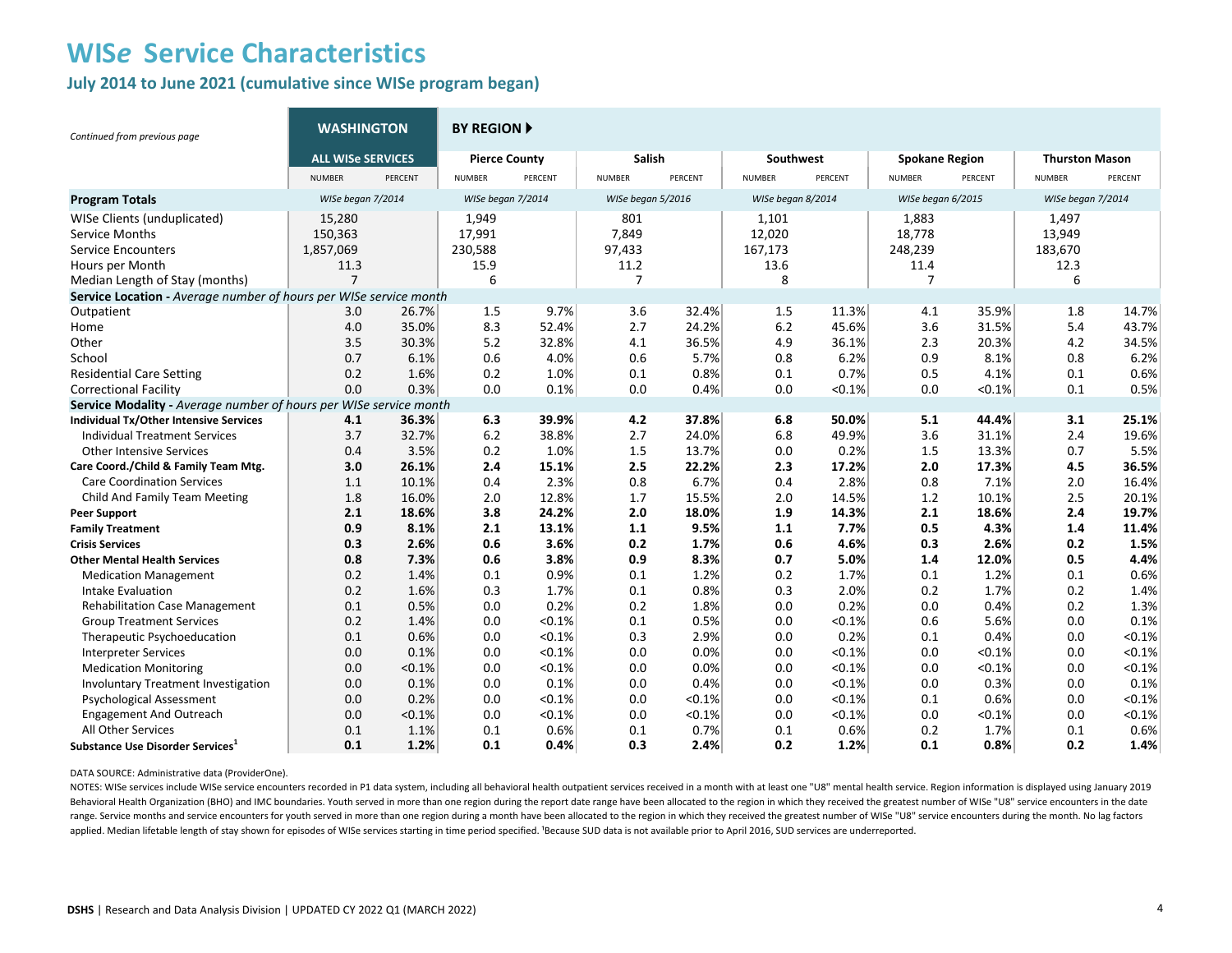**July 2014 to June 2015 (SFY 2015)** 

|                                                                   | <b>WASHINGTON</b>        |         | <b>BY REGION A</b>  |         |                         |         |                    |         |                      |         |                    |           |
|-------------------------------------------------------------------|--------------------------|---------|---------------------|---------|-------------------------|---------|--------------------|---------|----------------------|---------|--------------------|-----------|
|                                                                   | <b>ALL WISe SERVICES</b> |         | <b>Great Rivers</b> |         | <b>Greater Columbia</b> |         | <b>King County</b> |         | <b>North Central</b> |         | <b>North Sound</b> |           |
|                                                                   | <b>NUMBER</b>            | PERCENT | <b>NUMBER</b>       | PERCENT | <b>NUMBER</b>           | PERCENT | <b>NUMBER</b>      | PERCENT | <b>NUMBER</b>        | PERCENT | <b>NUMBER</b>      | PERCENT   |
| <b>Program Totals</b>                                             |                          |         |                     |         |                         |         |                    |         |                      |         |                    |           |
| WISe Clients (unduplicated)                                       | 940                      |         | $-2$                |         | 192                     |         | $\mathbf 0$        |         | $\mathbf 0$          |         | 166                |           |
| Service Months                                                    | 5,057                    |         | $\sim$ <sup>2</sup> |         | 951                     |         | $\Omega$           |         | $\Omega$             |         | 1,012              |           |
| <b>Service Encounters</b>                                         | 73,250                   |         | $-2$                |         | 11,033                  |         | $\mathbf 0$        |         | $\mathbf 0$          |         | 15,834             |           |
| Hours per Month                                                   | 14.2                     |         | 14.8                |         | 8.3                     |         | N/A                |         | N/A                  |         | 16.0               |           |
| Median Length of Stay (months)                                    | $\overline{7}$           |         | 8                   |         | 8                       |         | N/A                |         | N/A                  |         | 8                  |           |
| Service Location - Average number of hours per WISe service month |                          |         |                     |         | data not available      |         |                    |         |                      |         |                    |           |
| Outpatient                                                        | 3.2                      | 20.7%   | 3.1                 | 20.6%   |                         |         |                    |         |                      |         | 4.7                | 29.1%     |
| Home                                                              | 6.6                      | 42.4%   | 6.5                 | 43.7%   |                         |         |                    |         |                      |         | 5.1                | 32.2%     |
| Other                                                             | 4.7                      | 30.0%   | 3.5                 | 23.9%   |                         |         |                    |         |                      |         | 5.5                | 34.3%     |
| School                                                            | 0.8                      | 5.2%    | 1.0                 | 7.0%    |                         |         |                    |         |                      |         | 0.5                | 2.9%      |
| <b>Residential Care Setting</b>                                   | 0.2                      | 1.4%    | 0.2                 | 1.1%    |                         |         |                    |         |                      |         | 0.2                | 1.2%      |
| <b>Correctional Facility</b>                                      | 0.1                      | 0.4%    | 0.5                 | 3.7%    |                         |         |                    |         |                      |         | 0.1                | 0.3%      |
| Service Modality - Average number of hours per WISe service month |                          |         |                     |         |                         |         |                    |         |                      |         |                    |           |
| Individual Tx/Other Intensive Services                            | 5.3                      | 37.6%   | 7.6                 | 51.3%   | 3.4                     | 41.0%   |                    |         |                      |         | 4.2                | 26.0%     |
| <b>Individual Treatment Services</b>                              | 5.0                      | 35.4%   | 7.6                 | 51.3%   | 3.3                     | 40.3%   |                    |         |                      |         | 4.2                | 26.0%     |
| <b>Other Intensive Services</b>                                   | 0.3                      | 2.3%    | 0.0                 | 0.0%    | 0.1                     | 0.7%    |                    |         |                      |         | 0.0                | 0.0%      |
| Care Coord./Child & Family Team Mtg.                              | 3.5                      | 24.7%   | 1.4                 | 9.3%    | 2.4                     | 28.9%   |                    |         |                      |         | 6.9                | 43.0%     |
| <b>Care Coordination Services</b>                                 | 1.4                      | 10.2%   | 0.5                 | 3.2%    | 0.9                     | 11.0%   |                    |         |                      |         | 3.8                | 23.8%     |
| Child And Family Team Meeting                                     | 2.1                      | 14.6%   | 0.9                 | 6.1%    | 1.5                     | 17.9%   |                    |         |                      |         | 3.1                | 19.2%     |
| <b>Peer Support</b>                                               | 2.3                      | 16.3%   | 1.3                 | 8.9%    | 0.6                     | 7.0%    |                    |         |                      |         | 1.6                | 10.1%     |
| <b>Family Treatment</b>                                           | 1.4                      | 10.2%   | 1.4                 | 9.7%    | 0.5                     | 6.5%    |                    |         |                      |         | $1.2$              | 7.7%      |
| <b>Crisis Services</b>                                            | 0.5                      | 3.3%    | 1.6                 | 10.9%   | 0.4                     | 4.5%    |                    |         |                      |         | 0.3                | 1.7%      |
| <b>Other Mental Health Services</b>                               | 1.1                      | 7.9%    | 1.5                 | 9.9%    | 1.0                     | 12.1%   |                    |         |                      |         | 1.8                | 11.5%     |
| <b>Medication Management</b>                                      | 0.2                      | 1.5%    | 0.3                 | 2.0%    | 0.2                     | 2.5%    |                    |         |                      |         | 0.3                | 1.6%      |
| Intake Evaluation                                                 | 0.3                      | 1.8%    | 0.4                 | 2.8%    | 0.1                     | 1.5%    |                    |         |                      |         | 0.1                | 0.7%      |
| <b>Rehabilitation Case Management</b>                             | 0.2                      | 1.1%    | 0.2                 | 1.5%    | 0.2                     | 2.1%    |                    |         |                      |         | 0.0                | $< 0.1\%$ |
| <b>Group Treatment Services</b>                                   | 0.3                      | 1.9%    | 0.0                 | 0.0%    | 0.1                     | 0.7%    |                    |         |                      |         | 1.3                | 7.8%      |
| Therapeutic Psychoeducation                                       | 0.0                      | 0.1%    | 0.0                 | < 0.1%  | 0.0                     | 0.0%    |                    |         |                      |         | 0.0                | 0.0%      |
| <b>Interpreter Services</b>                                       | 0.0                      | 0.3%    | 0.0                 | 0.0%    | 0.1                     | 0.8%    |                    |         |                      |         | 0.1                | 0.3%      |
| <b>Medication Monitoring</b>                                      | 0.0                      | < 0.1%  | 0.0                 | 0.0%    | 0.0                     | < 0.1%  |                    |         |                      |         | 0.0                | 0.0%      |
| Involuntary Treatment Investigation                               | 0.0                      | 0.1%    | 0.0                 | < 0.1%  | 0.0                     | 0.4%    |                    |         |                      |         | 0.0                | 0.2%      |
| <b>Psychological Assessment</b>                                   | 0.0                      | 0.1%    | 0.4                 | 3.0%    | 0.0                     | 0.3%    |                    |         |                      |         | 0.0                | 0.0%      |
| <b>Engagement And Outreach</b>                                    | 0.0                      | < 0.1%  | 0.0                 | 0.2%    | 0.0                     | < 0.1%  |                    |         |                      |         | 0.0                | $< 0.1\%$ |
| All Other Services                                                | 0.1                      | 0.9%    | 0.1                 | 0.4%    | 0.3                     | 3.7%    |                    |         |                      |         | 0.1                | 0.9%      |
| <b>Substance Use Disorder Services</b>                            | Not avail.               |         | Not avail.          |         | Not avail.              |         |                    |         |                      |         | Not avail.         |           |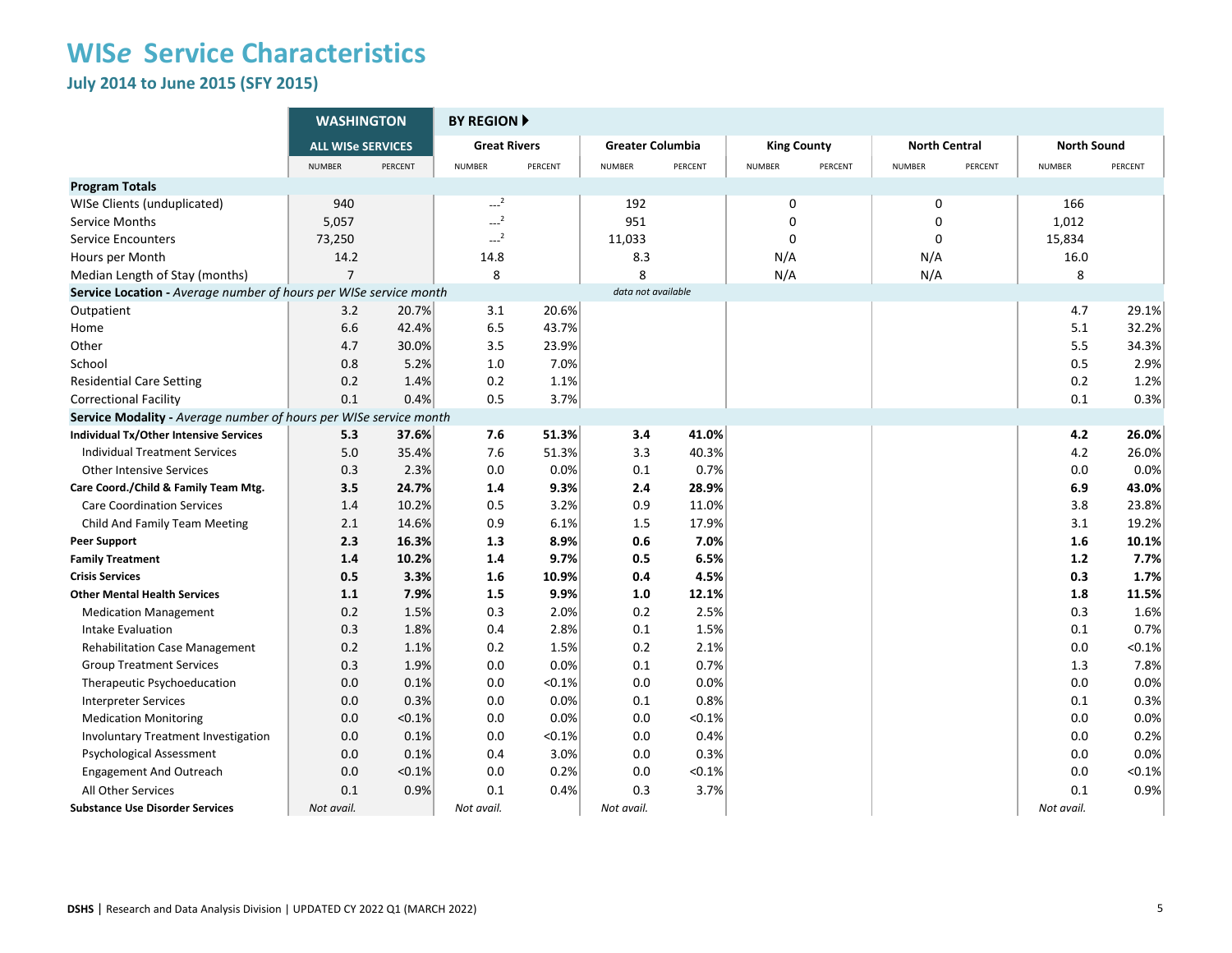**July 2014 to June 2015 (SFY 2015)** 

|                                                                   | <b>WASHINGTON</b>                         |         | <b>BY REGION A</b>                    |         |                                    |                            |           |                                                       |                                                            |                                        |         |
|-------------------------------------------------------------------|-------------------------------------------|---------|---------------------------------------|---------|------------------------------------|----------------------------|-----------|-------------------------------------------------------|------------------------------------------------------------|----------------------------------------|---------|
| Continued from previous page                                      | <b>ALL WISe SERVICES</b><br><b>NUMBER</b> | PERCENT | <b>Pierce County</b><br><b>NUMBER</b> | PERCENT | Salish<br><b>NUMBER</b><br>PERCENT | Southwest<br><b>NUMBER</b> | PERCENT   | <b>Spokane Region</b><br><b>NUMBER</b>                | PERCENT                                                    | <b>Thurston Mason</b><br><b>NUMBER</b> | PERCENT |
| <b>Program Totals</b>                                             |                                           |         |                                       |         |                                    |                            |           | fewer than 11 clients                                 |                                                            |                                        |         |
| WISe Clients (unduplicated)                                       | 940                                       |         | 196                                   |         | 0                                  | 130                        |           | $\sim$ <sup>1</sup>                                   |                                                            | 227                                    |         |
| <b>Service Months</b>                                             | 5,057                                     |         | 1,054                                 |         | 0                                  | 618                        |           | $-1$                                                  |                                                            | 1,339                                  |         |
| <b>Service Encounters</b>                                         | 73,250                                    |         | 16,681                                |         | 0                                  | 10,327                     |           | $---1$                                                |                                                            | 18,064                                 |         |
| Hours per Month                                                   | 14.2                                      |         | 19.3                                  |         | N/A                                | 19.4                       |           | $\begin{smallmatrix} &1\\1&\end{smallmatrix}$         |                                                            | 10.6                                   |         |
| Median Length of Stay (months)                                    | $\overline{7}$                            |         | $\overline{7}$                        |         | N/A                                | 6                          |           | $-1$                                                  |                                                            | $\overline{7}$                         |         |
| Service Location - Average number of hours per WISe service month |                                           |         |                                       |         |                                    |                            |           |                                                       |                                                            |                                        |         |
| Outpatient                                                        | 3.2                                       | 20.7%   | 2.7                                   | 13.8%   |                                    | 3.5                        | 18.2%     | $---1$                                                | $1 - 1$                                                    | 2.5                                    | 23.2%   |
| Home                                                              | 6.6                                       | 42.4%   | 10.4                                  | 53.8%   |                                    | 6.5                        | 33.4%     | $\sim$ <sup>1</sup>                                   | $---1$                                                     | 4.8                                    | 45.2%   |
| Other                                                             | 4.7                                       | 30.0%   | 4.6                                   | 23.8%   |                                    | 8.1                        | 41.5%     | $-1$                                                  | $---1$                                                     | 2.6                                    | 24.6%   |
| School                                                            | 0.8                                       | 5.2%    | 1.1                                   | 5.9%    |                                    | 1.3                        | 6.5%      | $-1$                                                  | $---1$                                                     | 0.6                                    | 5.3%    |
| <b>Residential Care Setting</b>                                   | 0.2                                       | 1.4%    | 0.5                                   | 2.6%    |                                    | 0.1                        | 0.4%      | $---1$                                                | $-1$                                                       | 0.1                                    | 0.8%    |
| <b>Correctional Facility</b>                                      | 0.1                                       | 0.4%    | 0.0                                   | < 0.1%  |                                    | 0.0                        | $< 0.1\%$ | $-1$                                                  | $---1$                                                     | 0.1                                    | 0.9%    |
| Service Modality - Average number of hours per WISe service month |                                           |         |                                       |         |                                    |                            |           |                                                       |                                                            |                                        |         |
| <b>Individual Tx/Other Intensive Services</b>                     | 5.3                                       | 37.6%   | 8.0                                   | 41.2%   |                                    | 10.6                       | 54.5%     | $---1$                                                | $---1$                                                     | 3.0                                    | 28.5%   |
| <b>Individual Treatment Services</b>                              | 5.0                                       | 35.4%   | 7.6                                   | 39.3%   |                                    | 10.6                       | 54.4%     | $\sim$ <sup>1</sup>                                   | $---1$                                                     | 2.1                                    | 20.1%   |
| <b>Other Intensive Services</b>                                   | 0.3                                       | 2.3%    | 0.4                                   | 1.8%    |                                    | 0.0                        | < 0.1%    | $-1$                                                  | $---1$                                                     | 0.9                                    | 8.4%    |
| Care Coord./Child & Family Team Mtg.                              | 3.5                                       | 24.7%   | 2.3                                   | 12.0%   |                                    | 2.6                        | 13.1%     | $---1$                                                | -----                                                      | 3.3                                    | 31.1%   |
| <b>Care Coordination Services</b>                                 | 1.4                                       | 10.2%   | 0.1                                   | 0.4%    |                                    | 0.6                        | 3.1%      | $\sim$ <sup>1</sup>                                   | $---1$                                                     | 1.6                                    | 14.8%   |
| Child And Family Team Meeting                                     | 2.1                                       | 14.6%   | 2.2                                   | 11.6%   |                                    | 2.0                        | 10.1%     | $---1$                                                | $---1$                                                     | 1.7                                    | 16.3%   |
| <b>Peer Support</b>                                               | 2.3                                       | 16.3%   | 4.7                                   | 24.3%   |                                    | 2.5                        | 12.6%     | $\cdots$ <sup>1</sup>                                 | $---$                                                      | 2.2                                    | 20.8%   |
| <b>Family Treatment</b>                                           | 1.4                                       | 10.2%   | 3.0                                   | 15.3%   |                                    | 1.4                        | 7.0%      | $-1$                                                  | ---                                                        | 1.1                                    | 10.5%   |
| <b>Crisis Services</b>                                            | 0.5                                       | 3.3%    | 0.6                                   | 3.3%    |                                    | 1.0                        | 5.0%      | $\begin{smallmatrix} &1\\ \text{-} \end{smallmatrix}$ | ---                                                        | 0.2                                    | 2.2%    |
| <b>Other Mental Health Services</b>                               | 1.1                                       | 7.9%    | 0.8                                   | 3.9%    |                                    | 1.5                        | 7.8%      | $---1$                                                | $---1$                                                     | 0.7                                    | 6.8%    |
| <b>Medication Management</b>                                      | 0.2                                       | 1.5%    | 0.2                                   | 1.2%    |                                    | 0.5                        | 2.4%      | $\begin{smallmatrix} &1\\1&\\&\end{smallmatrix}$      | $\textcolor{blue}{\mathbf{1}}\textcolor{blue}{\mathbf{1}}$ | 0.1                                    | 0.6%    |
| Intake Evaluation                                                 | 0.3                                       | 1.8%    | 0.4                                   | 1.8%    |                                    | 0.7                        | 3.6%      | $-1$                                                  | $---1$                                                     | 0.2                                    | 1.7%    |
| <b>Rehabilitation Case Management</b>                             | 0.2                                       | 1.1%    | 0.1                                   | 0.4%    |                                    | 0.1                        | 0.5%      | $-1$                                                  | $-1$                                                       | 0.3                                    | 3.1%    |
| <b>Group Treatment Services</b>                                   | 0.3                                       | 1.9%    | 0.0                                   | < 0.1%  |                                    | 0.0                        | 0.1%      | $---1$                                                | $---1$                                                     | 0.0                                    | 0.1%    |
| Therapeutic Psychoeducation                                       | 0.0                                       | 0.1%    | 0.0                                   | 0.0%    |                                    | 0.1                        | 0.7%      | $-1$                                                  | $---1$                                                     | 0.0                                    | < 0.1%  |
| <b>Interpreter Services</b>                                       | 0.0                                       | 0.3%    | 0.0                                   | 0.0%    |                                    | 0.0                        | < 0.1%    | $-1$                                                  | ---                                                        | 0.1                                    | 0.5%    |
| <b>Medication Monitoring</b>                                      | 0.0                                       | < 0.1%  | 0.0                                   | < 0.1%  |                                    | 0.0                        | 0.0%      | $\begin{smallmatrix} &1\\1&\\&\end{smallmatrix}$      | $-1$                                                       | 0.0                                    | < 0.1%  |
| Involuntary Treatment Investigation                               | 0.0                                       | 0.1%    | 0.0                                   | < 0.1%  |                                    | 0.0                        | 0.0%      | $\begin{smallmatrix}&&1\\&\dots\end{smallmatrix}$     | $-1$                                                       | 0.0                                    | < 0.1%  |
| <b>Psychological Assessment</b>                                   | 0.0                                       | 0.1%    | 0.0                                   | < 0.1%  |                                    | 0.0                        | < 0.1%    | $---1$                                                | $---1$                                                     | 0.0                                    | < 0.1%  |
| <b>Engagement And Outreach</b>                                    | 0.0                                       | < 0.1%  | 0.0                                   | < 0.1%  |                                    | 0.0                        | < 0.1%    | $\begin{smallmatrix} &1\\1&\\&\end{smallmatrix}$      | $---1$                                                     | 0.0                                    | < 0.1%  |
| All Other Services                                                | 0.1                                       | 0.9%    | 0.1                                   | 0.3%    |                                    | 0.1                        | 0.4%      | $-1$                                                  | $---1$                                                     | 0.1                                    | 0.5%    |
| <b>Substance Use Disorder Services</b>                            | Not avail.                                |         | Not avail.                            |         |                                    | Not avail.                 |           | $\ldots^4$                                            | $---1$                                                     | Not avail.                             |         |

DATA SOURCE: Administrative data (ProviderOne).

NOTES: WISe services include WISe service encounters recorded in P1 data system, including all behavioral health outpatient services received in a month with at least one "U8" mental health service. Region information is d Behavioral Health Organization (BHO) and IMC boundaries. Youth served in more than one region during the report date range have been allocated to the region in which they received the greatest number of WISe "U8" service e range. Service months and service encounters for youth served in more than one region during a month have been allocated to the region in which they received the greatest number of WISe "U8" service encounters during the m applied. SUD service data not available prior to April 2016. Median lifetable length of stay shown for episodes of WISe services starting in time period specified. <sup>1</sup>In order to protect the privacy of individuals, cells i fewer persons are not displayed. <sup>2</sup>Some additional cells with n>10 have been suppressed to ensure that cells with small numbers cannot be recalculated.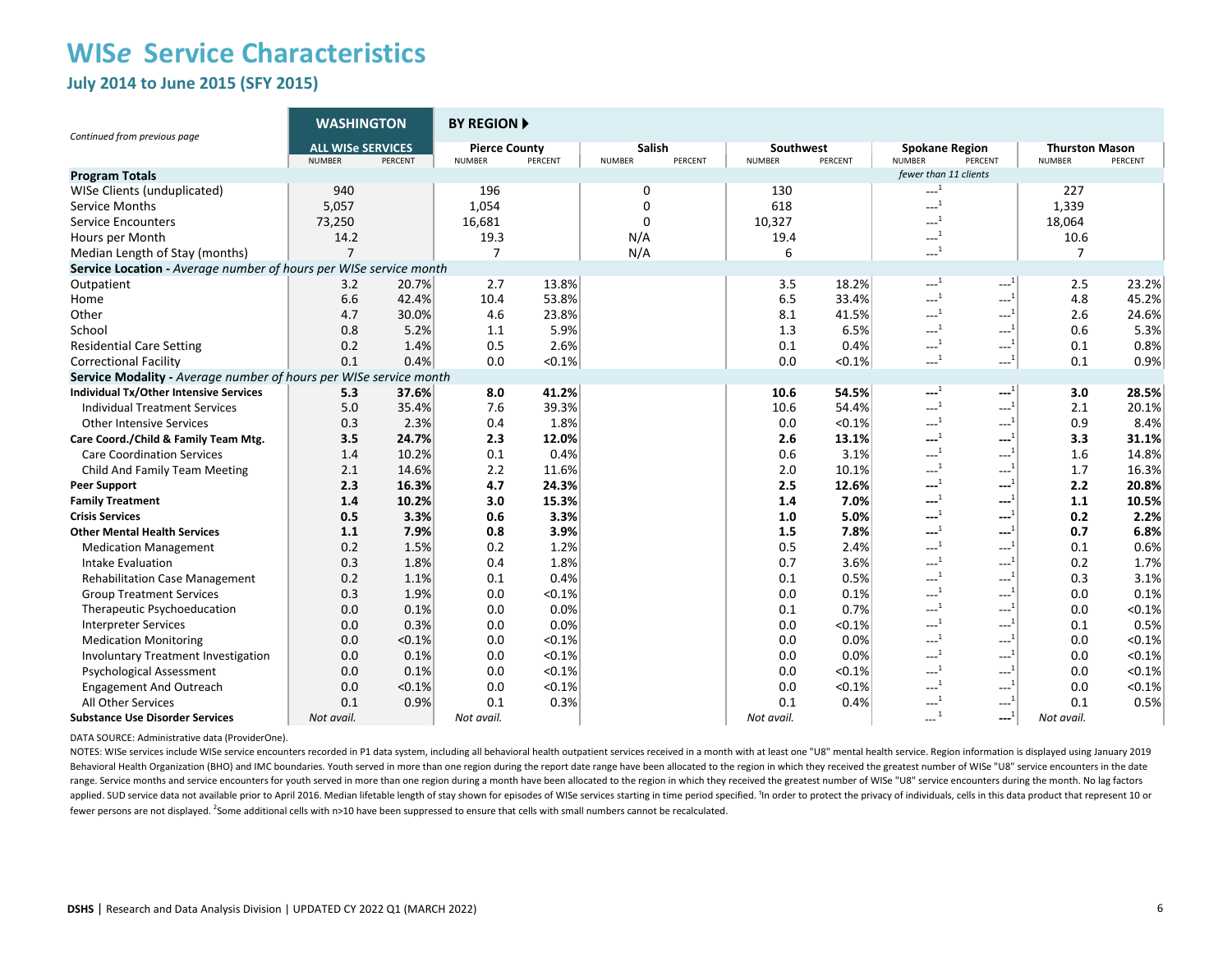**July 2015 to June 2016 (SFY 2016)** 

|                                                                   | <b>WASHINGTON</b>        |         | <b>BY REGION ▶</b>  |           |                         |         |                    |         |                      |         |                    |           |
|-------------------------------------------------------------------|--------------------------|---------|---------------------|-----------|-------------------------|---------|--------------------|---------|----------------------|---------|--------------------|-----------|
|                                                                   | <b>ALL WISe SERVICES</b> |         | <b>Great Rivers</b> |           | <b>Greater Columbia</b> |         | <b>King County</b> |         | <b>North Central</b> |         | <b>North Sound</b> |           |
|                                                                   | <b>NUMBER</b>            | PERCENT | <b>NUMBER</b>       | PERCENT   | <b>NUMBER</b>           | PERCENT | <b>NUMBER</b>      | PERCENT | <b>NUMBER</b>        | PERCENT | <b>NUMBER</b>      | PERCENT   |
| <b>Program Totals</b>                                             |                          |         |                     |           |                         |         |                    |         |                      |         |                    |           |
| WISe Clients (unduplicated)                                       | 1,886                    |         | 105                 |           | 418                     |         | 215                |         | 20                   |         | 278                |           |
| Service Months                                                    | 8,969                    |         | 380                 |           | 2,078                   |         | 709                |         | 66                   |         | 1,567              |           |
| <b>Service Encounters</b>                                         | 125,154                  |         | 5,478               |           | 21,346                  |         | 9,576              |         | 948                  |         | 23,820             |           |
| Hours per Month                                                   | 13.7                     |         | 11.5                |           | 7.4                     |         | 10.2               |         | 14.1                 |         | 14.5               |           |
| Median Length of Stay (months)                                    | 6                        |         | 5                   |           | 5                       |         | 8                  |         | 9                    |         | 8                  |           |
| Service Location - Average number of hours per WISe service month |                          |         |                     |           | data not available      |         |                    |         |                      |         |                    |           |
| Outpatient                                                        | 3.9                      | 24.7%   | 6.5                 | 56.9%     |                         |         | 5.7                | 55.6%   | 9.2                  | 64.9%   | 4.4                | 30.1%     |
| Home                                                              | 6.4                      | 41.1%   | 2.9                 | 25.5%     |                         |         | 0.9                | 8.4%    | 2.5                  | 17.8%   | 4.4                | 30.4%     |
| Other                                                             | 4.2                      | 26.6%   | 1.4                 | 11.8%     |                         |         | 2.1                | 20.1%   | 1.7                  | 12.3%   | 5.1                | 35.0%     |
| School                                                            | 1.0                      | 6.3%    | 0.5                 | 4.8%      |                         |         | 1.3                | 12.9%   | 0.3                  | 2.2%    | 0.5                | 3.6%      |
| <b>Residential Care Setting</b>                                   | 0.2                      | 1.2%    | 0.1                 | 0.5%      |                         |         | 0.3                | 3.0%    | 0.1                  | 0.4%    | 0.1                | 0.9%      |
| <b>Correctional Facility</b>                                      | 0.0                      | 0.2%    | 0.1                 | 0.5%      |                         |         | 0.0                | 0.0%    | 0.3                  | 2.3%    | 0.0                | < 0.1%    |
| Service Modality - Average number of hours per WISe service month |                          |         |                     |           |                         |         |                    |         |                      |         |                    |           |
| <b>Individual Tx/Other Intensive Services</b>                     | 5.2                      | 38.1%   | 4.4                 | 38.0%     | 3.5                     | 46.6%   | 6.6                | 64.1%   | 4.8                  | 34.0%   | 2.6                | 17.7%     |
| <b>Individual Treatment Services</b>                              | 4.7                      | 34.4%   | 4.4                 | 38.0%     | 3.2                     | 43.4%   | 6.6                | 64.1%   | 4.8                  | 34.0%   | 2.6                | 17.7%     |
| <b>Other Intensive Services</b>                                   | 0.5                      | 3.7%    | 0.0                 | < 0.1%    | 0.2                     | 3.2%    | 0.0                | 0.0%    | 0.0                  | 0.0%    | 0.0                | 0.0%      |
| Care Coord./Child & Family Team Mtg.                              | 3.5                      | 25.5%   | 2.1                 | 18.7%     | 1.6                     | 21.4%   | 0.9                | 9.1%    | 2.8                  | 19.7%   | 7.5                | 51.7%     |
| <b>Care Coordination Services</b>                                 | 1.4                      | 10.3%   | 0.6                 | 5.2%      | 0.3                     | 4.1%    | 0.9                | 9.1%    | 0.3                  | 1.9%    | 4.7                | 32.2%     |
| Child And Family Team Meeting                                     | 2.1                      | 15.3%   | 1.5                 | 13.4%     | 1.3                     | 17.3%   | 0.0                | < 0.1%  | 2.5                  | 17.8%   | 2.8                | 19.5%     |
| <b>Peer Support</b>                                               | 2.3                      | 16.5%   | 1.6                 | 13.9%     | 0.8                     | 10.7%   | 1.1                | 11.0%   | 5.3                  | 37.3%   | 1.3                | 8.8%      |
| <b>Family Treatment</b>                                           | 1.2                      | 8.9%    | 1.1                 | 9.6%      | 0.4                     | 4.8%    | 0.6                | 6.3%    | 0.4                  | 2.8%    | 1.1                | 7.8%      |
| <b>Crisis Services</b>                                            | 0.5                      | 3.4%    | 0.3                 | 2.8%      | 0.4                     | 5.9%    | 0.2                | 1.7%    | 0.1                  | 0.4%    | 0.4                | 2.4%      |
| <b>Other Mental Health Services</b>                               | 1.0                      | 7.2%    | 1.9                 | 16.7%     | 0.8                     | 10.3%   | 0.8                | 7.6%    | 0.8                  | 5.8%    | 1.7                | 11.4%     |
| <b>Medication Management</b>                                      | 0.2                      | 1.3%    | 0.3                 | 2.2%      | 0.2                     | 2.4%    | 0.2                | 1.7%    | 0.2                  | 1.5%    | 0.2                | 1.5%      |
| Intake Evaluation                                                 | 0.2                      | 1.6%    | 0.3                 | 2.2%      | 0.2                     | 2.3%    | 0.1                | 1.4%    | 0.1                  | 0.8%    | 0.1                | 0.9%      |
| <b>Rehabilitation Case Management</b>                             | 0.1                      | 0.8%    | 0.2                 | 1.4%      | 0.2                     | 2.2%    | 0.0                | 0.0%    | 0.1                  | 0.8%    | 0.0                | < 0.1%    |
| <b>Group Treatment Services</b>                                   | 0.2                      | 1.4%    | 0.1                 | 0.6%      | 0.0                     | 0.3%    | 0.2                | 2.2%    | 0.1                  | 0.6%    | 0.9                | 6.1%      |
| Therapeutic Psychoeducation                                       | 0.1                      | 0.4%    | 0.0                 | $< 0.1\%$ | 0.0                     | < 0.1%  | 0.0                | 0.2%    | 0.0                  | 0.0%    | 0.3                | 1.7%      |
| <b>Interpreter Services</b>                                       | 0.0                      | 0.2%    | 0.1                 | 1.2%      | 0.0                     | 0.4%    | 0.0                | < 0.1%  | 0.2                  | 1.7%    | 0.0                | $< 0.1\%$ |
| <b>Medication Monitoring</b>                                      | 0.0                      | < 0.1%  | 0.0                 | 0.0%      | 0.0                     | < 0.1%  | 0.0                | 0.1%    | 0.0                  | 0.0%    | 0.0                | 0.0%      |
| <b>Involuntary Treatment Investigation</b>                        | 0.0                      | 0.1%    | 0.0                 | 0.0%      | 0.0                     | 0.1%    | 0.0                | 0.0%    | 0.0                  | 0.2%    | 0.1                | 0.4%      |
| <b>Psychological Assessment</b>                                   | 0.1                      | 0.4%    | 1.0                 | 8.5%      | 0.0                     | 0.1%    | 0.0                | < 0.1%  | 0.0                  | 0.0%    | 0.0                | < 0.1%    |
| <b>Engagement And Outreach</b>                                    | 0.0                      | < 0.1%  | 0.0                 | 0.0%      | 0.0                     | 0.0%    | 0.0                | 0.0%    | 0.0                  | 0.0%    | 0.0                | $< 0.1\%$ |
| All Other Services                                                | 0.1                      | 0.8%    | 0.1                 | 0.5%      | 0.2                     | 2.3%    | 0.2                | 2.0%    | 0.0                  | < 0.1%  | 0.1                | 0.8%      |
| Substance Use Disorder Services <sup>1</sup>                      | 0.0                      | 0.3%    | 0.0                 | 0.4%      | 0.0                     | 0.4%    | 0.0                | 0.2%    | 0.0                  | 0.0%    | 0.0                | 0.2%      |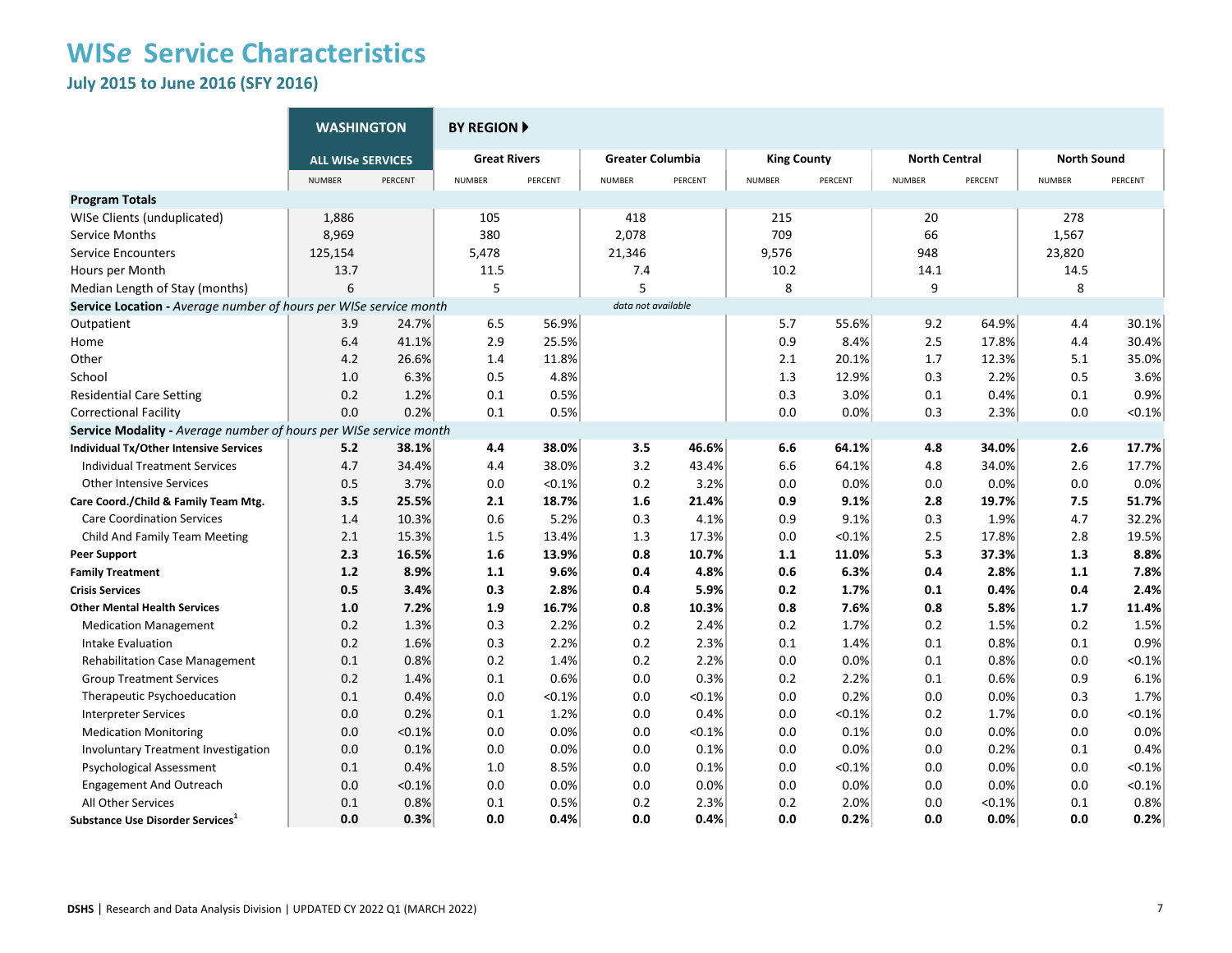**July 2015 to June 2016 (SFY 2016)** 

|                                                                   | <b>WASHINGTON</b>        |         | <b>BY REGION A</b>   |         |               |         |                  |         |                       |         |                       |         |
|-------------------------------------------------------------------|--------------------------|---------|----------------------|---------|---------------|---------|------------------|---------|-----------------------|---------|-----------------------|---------|
| Continued from previous page                                      | <b>ALL WISE SERVICES</b> |         | <b>Pierce County</b> |         | <b>Salish</b> |         | <b>Southwest</b> |         | <b>Spokane Region</b> |         | <b>Thurston Mason</b> |         |
|                                                                   | <b>NUMBER</b>            | PERCENT | <b>NUMBER</b>        | PERCENT | <b>NUMBER</b> | PERCENT | <b>NUMBER</b>    | PERCENT | <b>NUMBER</b>         | PERCENT | <b>NUMBER</b>         | PERCENT |
| <b>Program Totals</b>                                             |                          |         |                      |         |               |         |                  |         |                       |         |                       |         |
| WISe Clients (unduplicated)                                       | 1,886                    |         | 290                  |         | 18            |         | 196              |         | 41                    |         | 305                   |         |
| <b>Service Months</b>                                             | 8,969                    |         | 1,441                |         | 24            |         | 948              |         | 266                   |         | 1,490                 |         |
| <b>Service Encounters</b>                                         | 125,154                  |         | 23,455               |         | 357           |         | 14,044           |         | 4,155                 |         | 21,975                |         |
| Hours per Month                                                   | 13.7                     |         | 23.2                 |         | 15.0          |         | 16.1             |         | 22.5                  |         | 11.6                  |         |
| Median Length of Stay (months)                                    | 6                        |         | 6                    |         | 11            |         | 8                |         | 8                     |         | 5                     |         |
| Service Location - Average number of hours per WISe service month |                          |         |                      |         |               |         |                  |         |                       |         |                       |         |
| Outpatient                                                        | 3.9                      | 24.7%   | 2.6                  | 11.0%   | 7.1           | 47.2%   | 2.6              | 16.4%   | 11.1                  | 49.2%   | 2.2                   | 19.2%   |
| Home                                                              | 6.4                      | 41.1%   | 13.4                 | 57.8%   | 5.8           | 38.5%   | 7.2              | 44.8%   | 4.8                   | 21.2%   | 5.2                   | 45.4%   |
| Other                                                             | 4.2                      | 26.6%   | 5.8                  | 25.2%   | 1.1           | 7.5%    | 4.7              | 29.3%   | 4.2                   | 18.6%   | 3.1                   | 26.5%   |
| School                                                            | 1.0                      | 6.3%    | 1.1                  | 4.6%    | 1.0           | 6.8%    | 1.5              | 9.1%    | 1.7                   | 7.4%    | 0.9                   | 8.1%    |
| <b>Residential Care Setting</b>                                   | 0.2                      | 1.2%    | 0.3                  | 1.5%    | 0.0           | 0.0%    | 0.0              | 0.3%    | 0.7                   | 3.2%    | 0.1                   | 0.4%    |
| <b>Correctional Facility</b>                                      | 0.0                      | 0.2%    | 0.0                  | 0.0%    | 0.0           | 0.0%    | 0.0              | < 0.1%  | 0.1                   | 0.4%    | 0.1                   | 0.5%    |
| Service Modality - Average number of hours per WISe service month |                          |         |                      |         |               |         |                  |         |                       |         |                       |         |
| Individual Tx/Other Intensive Services                            | 5.2                      | 38.1%   | 9.1                  | 39.2%   | 8.1           | 54.0%   | 7.2              | 44.6%   | 15.0                  | 66.6%   | 3.3                   | 28.8%   |
| <b>Individual Treatment Services</b>                              | 4.7                      | 34.4%   | 8.9                  | 38.3%   | 3.9           | 26.1%   | 7.2              | 44.5%   | 6.0                   | 26.6%   | 2.5                   | 21.2%   |
| <b>Other Intensive Services</b>                                   | 0.5                      | 3.7%    | 0.2                  | 0.9%    | 4.2           | 27.9%   | 0.0              | < 0.1%  | 9.0                   | 40.0%   | 0.9                   | 7.6%    |
| Care Coord./Child & Family Team Mtg.                              | 3.5                      | 25.5%   | 3.5                  | 14.9%   | 0.5           | 3.1%    | 3.1              | 19.3%   | 1.7                   | 7.4%    | 4.2                   | 36.6%   |
| <b>Care Coordination Services</b>                                 | 1.4                      | 10.3%   | 0.4                  | 1.8%    | 0.0           | 0.0%    | 0.8              | 5.2%    | 0.8                   | 3.7%    | 1.5                   | 12.6%   |
| Child And Family Team Meeting                                     | 2.1                      | 15.3%   | 3.0                  | 13.1%   | 0.5           | 3.1%    | 2.3              | 14.1%   | 0.8                   | 3.7%    | 2.8                   | 24.0%   |
| <b>Peer Support</b>                                               | 2.3                      | 16.5%   | 6.3                  | 27.1%   | 0.8           | 5.0%    | 2.7              | 16.8%   | 1.6                   | 7.1%    | 1.9                   | 16.2%   |
| <b>Family Treatment</b>                                           | 1.2                      | 8.9%    | 2.8                  | 11.9%   | 4.3           | 28.5%   | 1.3              | 8.3%    | 0.8                   | 3.7%    | 1.4                   | 11.8%   |
| <b>Crisis Services</b>                                            | 0.5                      | 3.4%    | 0.8                  | 3.6%    | 0.1           | 0.6%    | 0.7              | 4.3%    | 1.6                   | 7.3%    | 0.1                   | 1.2%    |
| <b>Other Mental Health Services</b>                               | 1.0                      | 7.2%    | 0.7                  | 3.1%    | 1.2           | 8.3%    | 1.0              | 6.2%    | 1.7                   | 7.7%    | 0.6                   | 5.3%    |
| <b>Medication Management</b>                                      | 0.2                      | 1.3%    | 0.2                  | 0.7%    | 0.1           | 0.7%    | 0.3              | 2.1%    | 0.1                   | 0.6%    | 0.1                   | 0.5%    |
| Intake Evaluation                                                 | 0.2                      | 1.6%    | 0.3                  | 1.5%    | 0.0           | 0.0%    | 0.5              | 3.1%    | 0.3                   | 1.5%    | 0.1                   | 1.1%    |
| <b>Rehabilitation Case Management</b>                             | 0.1                      | 0.8%    | 0.1                  | 0.3%    | 0.0           | < 0.1%  | 0.0              | 0.2%    | 0.1                   | 0.5%    | 0.3                   | 2.6%    |
| <b>Group Treatment Services</b>                                   | 0.2                      | 1.4%    | 0.0                  | 0.0%    | 0.0           | 0.0%    | 0.0              | < 0.1%  | 0.5                   | 2.1%    | 0.0                   | 0.0%    |
| Therapeutic Psychoeducation                                       | 0.1                      | 0.4%    | 0.0                  | 0.0%    | 1.1           | 7.5%    | 0.0              | 0.3%    | 0.1                   | 0.5%    | 0.0                   | < 0.1%  |
| <b>Interpreter Services</b>                                       | 0.0                      | 0.2%    | 0.0                  | 0.0%    | 0.0           | 0.0%    | 0.0              | 0.2%    | 0.0                   | 0.0%    | 0.0                   | 0.3%    |
| <b>Medication Monitoring</b>                                      | 0.0                      | < 0.1%  | 0.0                  | < 0.1%  | 0.0           | 0.0%    | 0.0              | 0.0%    | 0.0                   | < 0.1%  | 0.0                   | < 0.1%  |
| Involuntary Treatment Investigation                               | 0.0                      | 0.1%    | 0.0                  | < 0.1%  | 0.0           | 0.0%    | 0.0              | < 0.1%  | 0.2                   | 0.7%    | 0.0                   | < 0.1%  |
| Psychological Assessment                                          | 0.1                      | 0.4%    | 0.0                  | < 0.1%  | 0.0           | 0.0%    | 0.0              | < 0.1%  | 0.2                   | 0.7%    | 0.0                   | < 0.1%  |
| <b>Engagement And Outreach</b>                                    | 0.0                      | < 0.1%  | 0.0                  | < 0.1%  | 0.0           | 0.0%    | 0.0              | 0.0%    | 0.0                   | < 0.1%  | 0.0                   | 0.1%    |
| All Other Services                                                | 0.1                      | 0.8%    | 0.1                  | 0.4%    | 0.0           | 0.0%    | 0.0              | 0.2%    | 0.2                   | 1.1%    | 0.1                   | 0.5%    |
| Substance Use Disorder Services <sup>1</sup>                      | 0.0                      | 0.3%    | 0.1                  | 0.2%    | 0.1           | 0.5%    | 0.1              | 0.7%    | 0.0                   | 0.2%    | 0.0                   | 0.2%    |

DATA SOURCE: Administrative data (ProviderOne).

NOTES: WISe services include WISe service encounters recorded in P1 data system, including all behavioral health outpatient services received in a month with at least one "U8" mental health service. Region information is d Behavioral Health Organization (BHO) and IMC boundaries. Youth served in more than one region during the report date range have been allocated to the region in which they received the greatest number of WISe "U8" service e range. Service months and service encounters for youth served in more than one region during a month have been allocated to the region in which they received the greatest number of WISe "U8" service encounters during the m applied. Median lifetable length of stay shown for episodes of WISe services starting in time period specified. 'Because SUD data is not available prior to April 2016, SUD services for SFY 2016 are underreported.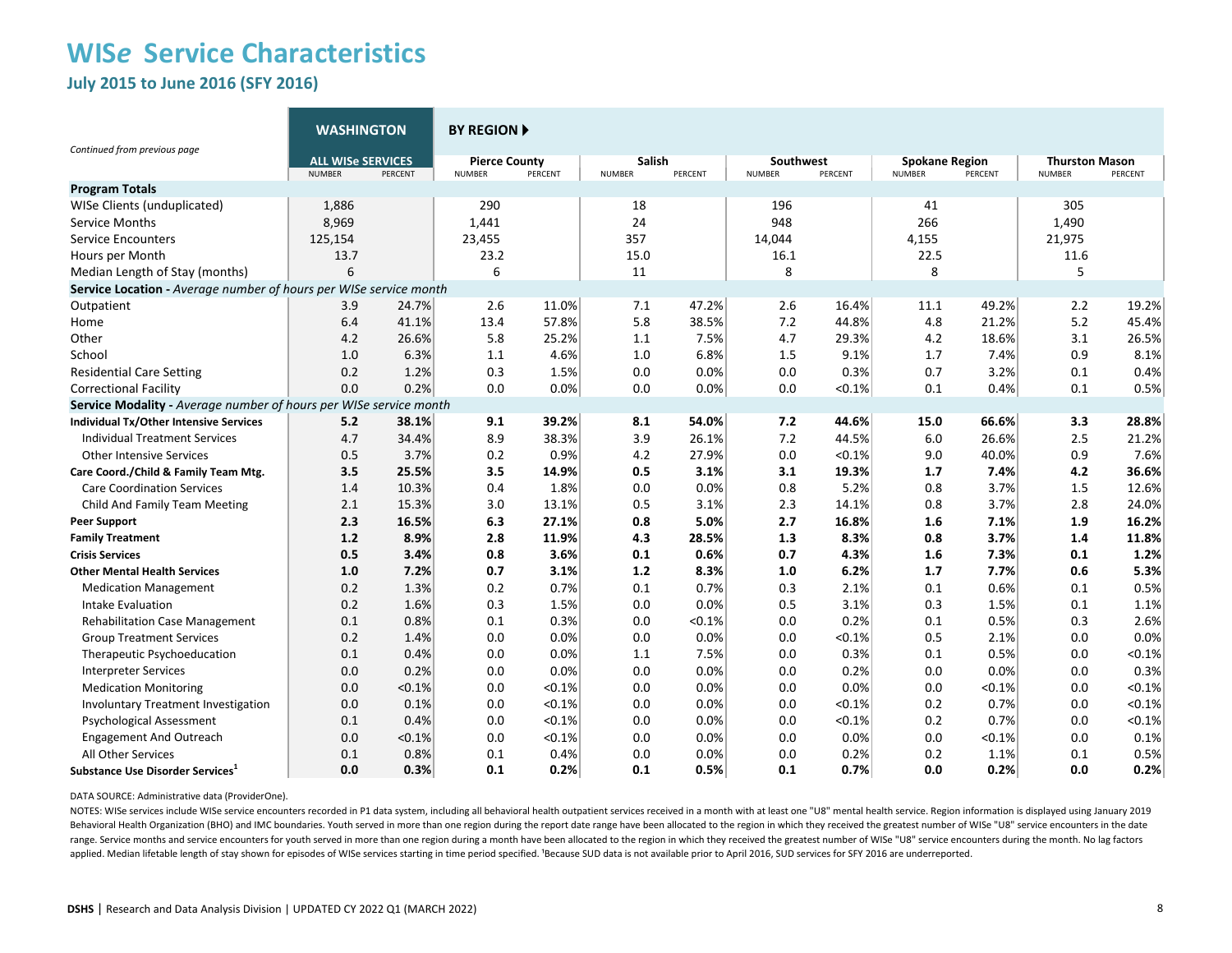**July 2016 to June 2017 (SFY 2017)** 

|                                                                   | <b>WASHINGTON</b>        |         | <b>BY REGION F</b>  |         |                         |         |                    |         |                      |         |                    |         |
|-------------------------------------------------------------------|--------------------------|---------|---------------------|---------|-------------------------|---------|--------------------|---------|----------------------|---------|--------------------|---------|
|                                                                   | <b>ALL WISe SERVICES</b> |         | <b>Great Rivers</b> |         | <b>Greater Columbia</b> |         | <b>King County</b> |         | <b>North Central</b> |         | <b>North Sound</b> |         |
|                                                                   | <b>NUMBER</b>            | PERCENT | <b>NUMBER</b>       | PERCENT | <b>NUMBER</b>           | PERCENT | <b>NUMBER</b>      | PERCENT | <b>NUMBER</b>        | PERCENT | <b>NUMBER</b>      | PERCENT |
| <b>Program Totals</b>                                             |                          |         |                     |         |                         |         |                    |         |                      |         |                    |         |
| WISe Clients (unduplicated)                                       | 2,974                    |         | 188                 |         | 572                     |         | 377                |         | 67                   |         | 410                |         |
| Service Months                                                    | 16,113                   |         | 941                 |         | 3,178                   |         | 2,230              |         | 326                  |         | 2,342              |         |
| <b>Service Encounters</b>                                         | 208,888                  |         | 13,869              |         | 36,041                  |         | 22,713             |         | 3,785                |         | 33,475             |         |
| Hours per Month                                                   | 12.6                     |         | 12.1                |         | 8.5                     |         | 8.0                |         | 11.2                 |         | 14.8               |         |
| Median Length of Stay (months)                                    | $\overline{7}$           |         | 8                   |         | 6                       |         | 9                  |         | 8                    |         | 8                  |         |
| Service Location - Average number of hours per WISe service month |                          |         |                     |         |                         |         |                    |         |                      |         |                    |         |
| Outpatient                                                        | 4.1                      | 32.1%   | 5.2                 | 43.2%   | 4.5                     | 52.9%   | 4.3                | 54.2%   | 5.9                  | 52.8%   | 4.4                | 30.0%   |
| Home                                                              | 4.5                      | 35.9%   | 3.1                 | 25.8%   | 1.8                     | 20.9%   | 0.9                | 11.1%   | 2.2                  | 19.4%   | 5.2                | 35.2%   |
| Other                                                             | 2.9                      | 22.9%   | 2.4                 | 20.0%   | 1.3                     | 15.0%   | 1.7                | 21.6%   | 1.7                  | 15.0%   | 4.3                | 28.9%   |
| School                                                            | 1.0                      | 7.7%    | 1.0                 | 7.9%    | 0.8                     | 8.9%    | 0.9                | 10.9%   | $1.1\,$              | 10.1%   | 0.8                | 5.1%    |
| <b>Residential Care Setting</b>                                   | 0.1                      | 1.1%    | 0.2                 | 1.4%    | 0.1                     | 0.9%    | 0.2                | 2.1%    | 0.1                  | 1.2%    | 0.1                | 0.7%    |
| <b>Correctional Facility</b>                                      | 0.1                      | 0.4%    | 0.2                 | 1.6%    | 0.1                     | 1.5%    | 0.0                | < 0.1%  | 0.2                  | 1.4%    | 0.0                | < 0.1%  |
| Service Modality - Average number of hours per WISe service month |                          |         |                     |         |                         |         |                    |         |                      |         |                    |         |
| <b>Individual Tx/Other Intensive Services</b>                     | 5.0                      | 39.2%   | 4.5                 | 37.1%   | 3.4                     | 39.6%   | 4.8                | 60.5%   | 3.4                  | 30.4%   | 2.6                | 17.6%   |
| <b>Individual Treatment Services</b>                              | 4.4                      | 34.8%   | 4.5                 | 37.1%   | 3.2                     | 38.3%   | 4.8                | 60.5%   | 3.4                  | 30.4%   | 2.6                | 17.6%   |
| <b>Other Intensive Services</b>                                   | 0.6                      | 4.4%    | 0.0                 | 0.0%    | 0.1                     | 1.4%    | 0.0                | 0.0%    | 0.0                  | 0.0%    | 0.0                | 0.0%    |
| Care Coord./Child & Family Team Mtg.                              | 3.0                      | 23.7%   | 2.3                 | 18.9%   | 1.9                     | 22.0%   | 0.7                | 8.7%    | 2.3                  | 20.4%   | 7.3                | 49.5%   |
| <b>Care Coordination Services</b>                                 | 1.1                      | 9.0%    | 0.2                 | 1.7%    | 0.3                     | 3.4%    | 0.6                | 7.5%    | 0.2                  | 1.3%    | 4.0                | 26.8%   |
| Child And Family Team Meeting                                     | 1.9                      | 14.7%   | 2.1                 | 17.3%   | 1.6                     | 18.6%   | 0.1                | 1.2%    | 2.1                  | 19.0%   | 3.4                | 22.8%   |
| <b>Peer Support</b>                                               | 2.1                      | 16.8%   | 2.2                 | 17.9%   | 1.3                     | 14.9%   | 1.1                | 13.5%   | 4.4                  | 39.2%   | 1.7                | 11.4%   |
| <b>Family Treatment</b>                                           | 1.2                      | 9.2%    | 1.3                 | 10.4%   | 0.6                     | 6.6%    | 0.6                | 7.1%    | 0.3                  | 2.3%    | 1.2                | 8.2%    |
| <b>Crisis Services</b>                                            | 0.3                      | 2.6%    | 0.4                 | 3.5%    | 0.3                     | 3.6%    | 0.2                | 2.5%    | 0.1                  | 1.0%    | 0.2                | 1.7%    |
| <b>Other Mental Health Services</b>                               | 0.9                      | 7.3%    | 1.3                 | 10.8%   | 0.8                     | 9.8%    | 0.6                | 7.5%    | 0.7                  | 6.7%    | 1.6                | 10.7%   |
| <b>Medication Management</b>                                      | 0.2                      | 1.4%    | 0.1                 | 1.2%    | 0.2                     | 2.2%    | 0.1                | 1.6%    | 0.1                  | 1.3%    | 0.3                | 2.3%    |
| Intake Evaluation                                                 | 0.2                      | 1.5%    | 0.4                 | 2.9%    | 0.1                     | 1.4%    | 0.1                | 1.4%    | $0.1\,$              | 0.9%    | 0.2                | 1.0%    |
| <b>Rehabilitation Case Management</b>                             | 0.1                      | 0.6%    | 0.1                 | 0.5%    | 0.1                     | 1.0%    | 0.0                | 0.0%    | 0.2                  | 1.5%    | 0.0                | < 0.1%  |
| <b>Group Treatment Services</b>                                   | 0.1                      | 1.1%    | 0.1                 | 0.8%    | 0.2                     | 2.7%    | 0.1                | 1.6%    | 0.1                  | 1.2%    | 0.1                | 0.7%    |
| Therapeutic Psychoeducation                                       | 0.1                      | 1.1%    | 0.0                 | 0.2%    | 0.0                     | < 0.1%  | 0.0                | 0.3%    | 0.0                  | 0.0%    | 0.8                | 5.7%    |
| <b>Interpreter Services</b>                                       | 0.0                      | 0.1%    | 0.0                 | 0.1%    | 0.0                     | 0.3%    | 0.0                | 0.2%    | 0.1                  | 0.7%    | 0.0                | 0.3%    |
| <b>Medication Monitoring</b>                                      | 0.0                      | < 0.1%  | 0.0                 | 0.0%    | 0.0                     | < 0.1%  | 0.0                | 0.1%    | 0.0                  | 0.0%    | 0.0                | < 0.1%  |
| <b>Involuntary Treatment Investigation</b>                        | 0.0                      | 0.2%    | 0.0                 | 0.2%    | 0.0                     | 0.1%    | 0.0                | < 0.1%  | 0.0                  | 0.4%    | 0.0                | < 0.1%  |
| Psychological Assessment                                          | 0.0                      | 0.3%    | 0.5                 | 3.9%    | 0.0                     | < 0.1%  | 0.0                | 0.1%    | 0.0                  | 0.1%    | 0.0                | 0.1%    |
| <b>Engagement And Outreach</b>                                    | 0.0                      | < 0.1%  | 0.0                 | < 0.1%  | 0.0                     | < 0.1%  | 0.0                | 0.0%    | 0.0                  | 0.0%    | 0.0                | 0.0%    |
| All Other Services                                                | 0.1                      | 0.9%    | 0.1                 | 1.1%    | 0.2                     | 1.9%    | 0.2                | 2.1%    | 0.1                  | 0.5%    | 0.1                | 0.6%    |
| <b>Substance Use Disorder Services</b>                            | 0.1                      | 1.2%    | 0.2                 | 1.3%    | 0.3                     | 3.6%    | 0.0                | 0.4%    | 0.0                  | 0.1%    | 0.1                | 0.9%    |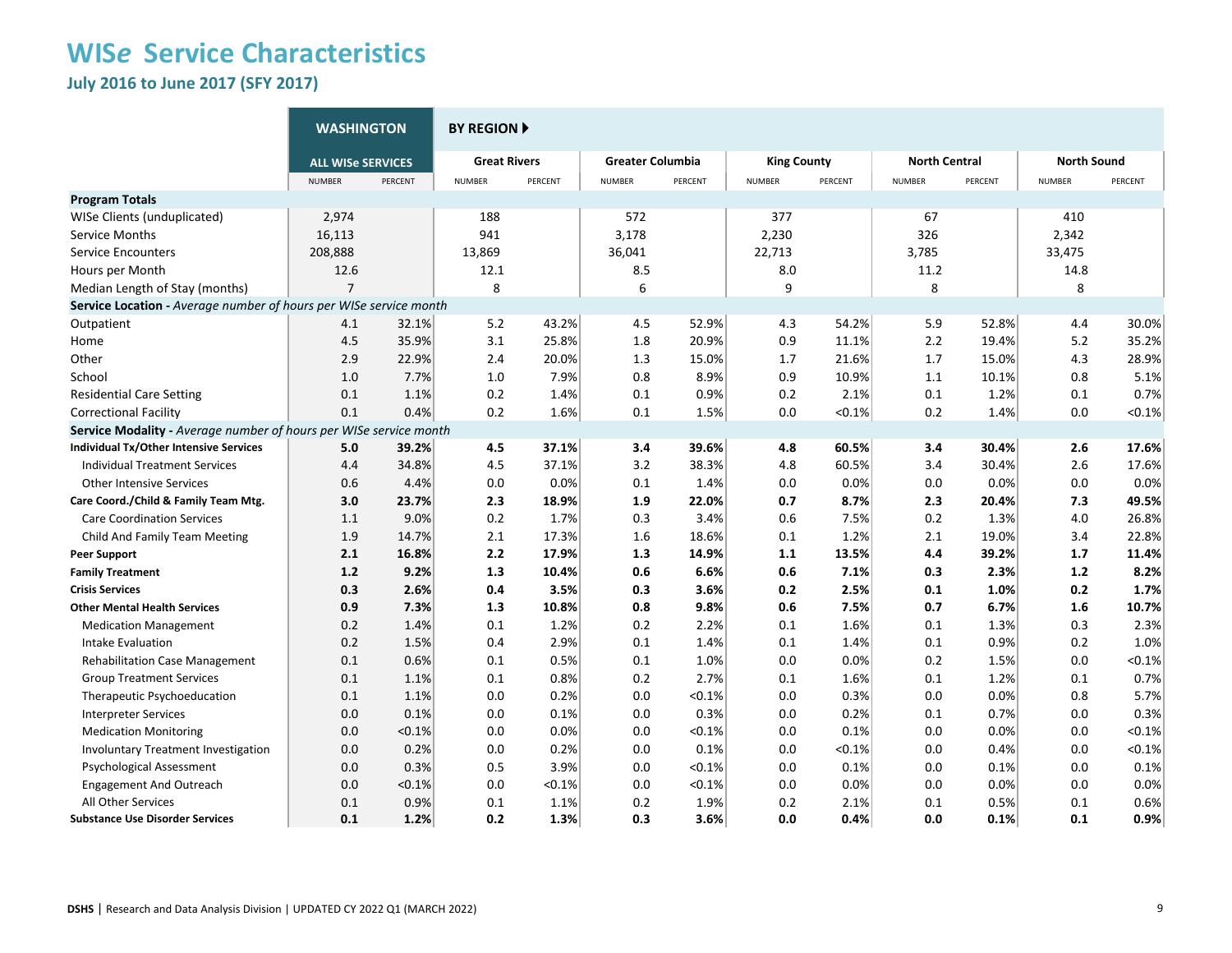### **WIS***e* **Service Characteristics July 2016 to June 2017 (SFY 2017)**

|                                                                   | <b>WASHINGTON</b>                         |         | <b>BY REGION A</b>                    |         |                                |         |                            |         |                                        |           |                                        |         |
|-------------------------------------------------------------------|-------------------------------------------|---------|---------------------------------------|---------|--------------------------------|---------|----------------------------|---------|----------------------------------------|-----------|----------------------------------------|---------|
| Continued from previous page                                      | <b>ALL WISE SERVICES</b><br><b>NUMBER</b> | PERCENT | <b>Pierce County</b><br><b>NUMBER</b> | PERCENT | <b>Salish</b><br><b>NUMBER</b> | PERCENT | Southwest<br><b>NUMBER</b> | PERCENT | <b>Spokane Region</b><br><b>NUMBER</b> | PERCENT   | <b>Thurston Mason</b><br><b>NUMBER</b> | PERCENT |
| <b>Program Totals</b>                                             |                                           |         |                                       |         |                                |         |                            |         |                                        |           |                                        |         |
| WISe Clients (unduplicated)                                       | 2,974                                     |         | 411                                   |         | 64                             |         | 259                        |         | 283                                    |           | 343                                    |         |
| <b>Service Months</b>                                             | 16,113                                    |         | 2,055                                 |         | 417                            |         | 1,452                      |         | 1,280                                  |           | 1,892                                  |         |
| <b>Service Encounters</b>                                         | 208,888                                   |         | 26,932                                |         | 6,742                          |         | 17,918                     |         | 20,243                                 |           | 27,170                                 |         |
| Hours per Month                                                   | 12.6                                      |         | 19.6                                  |         | 19.7                           |         | 12.4                       |         | 14.7                                   |           | 12.8                                   |         |
| Median Length of Stay (months)                                    | $\overline{7}$                            |         | 6                                     |         | 11                             |         | 8                          |         | 8                                      |           | $\overline{7}$                         |         |
| Service Location - Average number of hours per WISe service month |                                           |         |                                       |         |                                |         |                            |         |                                        |           |                                        |         |
| Outpatient                                                        | 4.1                                       | 32.1%   | 2.3                                   | 11.8%   | 9.4                            | 47.6%   | 2.4                        | 19.3%   | 6.1                                    | 41.7%     | 2.3                                    | 17.8%   |
| Home                                                              | 4.5                                       | 35.9%   | 10.4                                  | 53.2%   | 5.1                            | 25.8%   | 6.6                        | 53.7%   | 3.9                                    | 26.8%     | 6.0                                    | 47.1%   |
| Other                                                             | 2.9                                       | 22.9%   | 5.9                                   | 30.2%   | 3.5                            | 17.8%   | 2.2                        | 17.4%   | 2.3                                    | 15.9%     | 3.2                                    | 25.4%   |
| School                                                            | 1.0                                       | 7.7%    | 0.8                                   | 4.2%    | 1.6                            | 8.3%    | 1.1                        | 9.1%    | 1.7                                    | 11.8%     | 1.1                                    | 8.8%    |
| <b>Residential Care Setting</b>                                   | 0.1                                       | 1.1%    | 0.1                                   | 0.6%    | 0.0                            | 0.2%    | 0.1                        | 0.5%    | 0.5                                    | 3.7%      | 0.1                                    | 0.5%    |
| <b>Correctional Facility</b>                                      | 0.1                                       | 0.4%    | 0.0                                   | < 0.1%  | 0.0                            | 0.3%    | 0.0                        | 0.0%    | 0.0                                    | $< 0.1\%$ | 0.1                                    | 0.4%    |
| Service Modality - Average number of hours per WISe service month |                                           |         |                                       |         |                                |         |                            |         |                                        |           |                                        |         |
| Individual Tx/Other Intensive Services                            | 5.0                                       | 39.2%   | 8.1                                   | 41.4%   | 11.8                           | 60.0%   | 6.1                        | 49.3%   | 7.5                                    | 51.3%     | 3.6                                    | 28.3%   |
| <b>Individual Treatment Services</b>                              | 4.4                                       | 34.8%   | 8.0                                   | 40.9%   | 4.5                            | 23.0%   | 6.1                        | 49.2%   | 4.8                                    | 32.7%     | 2.7                                    | 20.8%   |
| <b>Other Intensive Services</b>                                   | 0.6                                       | 4.4%    | 0.1                                   | 0.5%    | 7.3                            | 37.0%   | 0.0                        | < 0.1%  | 2.7                                    | 18.5%     | 1.0                                    | 7.4%    |
| Care Coord./Child & Family Team Mtg.                              | 3.0                                       | 23.7%   | 3.0                                   | 15.3%   | 0.6                            | 3.3%    | 2.3                        | 18.9%   | 1.7                                    | 11.4%     | 4.7                                    | 36.8%   |
| <b>Care Coordination Services</b>                                 | 1.1                                       | 9.0%    | 0.4                                   | 2.1%    | 0.0                            | 0.0%    | 0.6                        | 4.5%    | 1.0                                    | 6.6%      | 2.0                                    | 15.7%   |
| Child And Family Team Meeting                                     | 1.9                                       | 14.7%   | 2.6                                   | 13.2%   | 0.6                            | 3.3%    | 1.8                        | 14.4%   | 0.7                                    | 4.8%      | 2.7                                    | 21.1%   |
| <b>Peer Support</b>                                               | 2.1                                       | 16.8%   | 4.7                                   | 24.2%   | 2.9                            | 14.8%   | 1.8                        | 14.2%   | 2.4                                    | 16.3%     | 2.1                                    | 16.3%   |
| <b>Family Treatment</b>                                           | 1.2                                       | 9.2%    | 2.4                                   | 12.2%   | 2.9                            | 14.8%   | 1.0                        | 8.1%    | 0.6                                    | 4.4%      | 1.7                                    | 13.2%   |
| <b>Crisis Services</b>                                            | 0.3                                       | 2.6%    | 0.6                                   | 3.1%    | 0.2                            | 0.8%    | 0.4                        | 3.0%    | 0.6                                    | 4.2%      | 0.1                                    | 1.1%    |
| <b>Other Mental Health Services</b>                               | 0.9                                       | 7.3%    | 0.6                                   | 3.2%    | 1.2                            | 6.2%    | 0.6                        | 4.7%    | 1.8                                    | 12.0%     | 0.4                                    | 3.4%    |
| <b>Medication Management</b>                                      | 0.2                                       | 1.4%    | 0.1                                   | 0.6%    | 0.1                            | 0.6%    | 0.2                        | 1.7%    | 0.1                                    | 0.9%      | 0.1                                    | 0.7%    |
| Intake Evaluation                                                 | 0.2                                       | 1.5%    | 0.4                                   | 1.8%    | 0.0                            | 0.2%    | 0.2                        | 2.0%    | 0.3                                    | 2.3%      | 0.1                                    | 0.8%    |
| <b>Rehabilitation Case Management</b>                             | 0.1                                       | 0.6%    | 0.1                                   | 0.3%    | 0.4                            | 2.0%    | 0.0                        | 0.1%    | 0.1                                    | 1.0%      | 0.2                                    | 1.3%    |
| <b>Group Treatment Services</b>                                   | 0.1                                       | 1.1%    | 0.0                                   | < 0.1%  | 0.0                            | 0.0%    | 0.0                        | < 0.1%  | 0.7                                    | 4.7%      | 0.0                                    | < 0.1%  |
| Therapeutic Psychoeducation                                       | 0.1                                       | 1.1%    | 0.0                                   | 0.0%    | 0.5                            | 2.5%    | 0.0                        | 0.2%    | 0.0                                    | 0.2%      | 0.0                                    | < 0.1%  |
| <b>Interpreter Services</b>                                       | 0.0                                       | 0.1%    | 0.0                                   | 0.0%    | 0.0                            | 0.0%    | 0.0                        | 0.1%    | 0.0                                    | < 0.1%    | 0.0                                    | 0.0%    |
| <b>Medication Monitoring</b>                                      | 0.0                                       | < 0.1%  | 0.0                                   | 0.0%    | 0.0                            | 0.0%    | 0.0                        | 0.0%    | 0.0                                    | 0.1%      | 0.0                                    | < 0.1%  |
| <b>Involuntary Treatment Investigation</b>                        | 0.0                                       | 0.2%    | 0.0                                   | < 0.1%  | 0.1                            | 0.7%    | 0.0                        | < 0.1%  | 0.1                                    | 0.6%      | 0.0                                    | 0.2%    |
| Psychological Assessment                                          | 0.0                                       | 0.3%    | 0.0                                   | < 0.1%  | 0.0                            | < 0.1%  | 0.0                        | < 0.1%  | 0.1                                    | 0.5%      | 0.0                                    | < 0.1%  |
| <b>Engagement And Outreach</b>                                    | 0.0                                       | < 0.1%  | 0.0                                   | 0.0%    | 0.0                            | 0.0%    | 0.0                        | < 0.1%  | 0.0                                    | < 0.1%    | 0.0                                    | < 0.1%  |
| <b>All Other Services</b>                                         | 0.1                                       | 0.9%    | 0.1                                   | 0.3%    | 0.0                            | 0.2%    | 0.1                        | 0.4%    | 0.2                                    | 1.5%      | 0.0                                    | 0.3%    |
| <b>Substance Use Disorder Services</b>                            | 0.1                                       | 1.2%    | 0.1                                   | 0.6%    | 0.0                            | 0.2%    | 0.2                        | 2.0%    | 0.1                                    | 0.5%      | 0.1                                    | 0.9%    |

DATA SOURCE: Administrative data (ProviderOne).

NOTES: WISe services include WISe service encounters recorded in P1 data system, including all behavioral health outpatient services received in a month with at least one "U8" mental health service. Region information is d Behavioral Health Organization (BHO) and IMC boundaries. Youth served in more than one region during the report date range have been allocated to the region in which they received the greatest number of WISe "U8" service e range. Service months and service encounters for youth served in more than one region during a month have been allocated to the region in which they received the greatest number of WISe "U8" service encounters during the m applied. Median lifetable length of stay shown for episodes of WISe services starting in time period specified.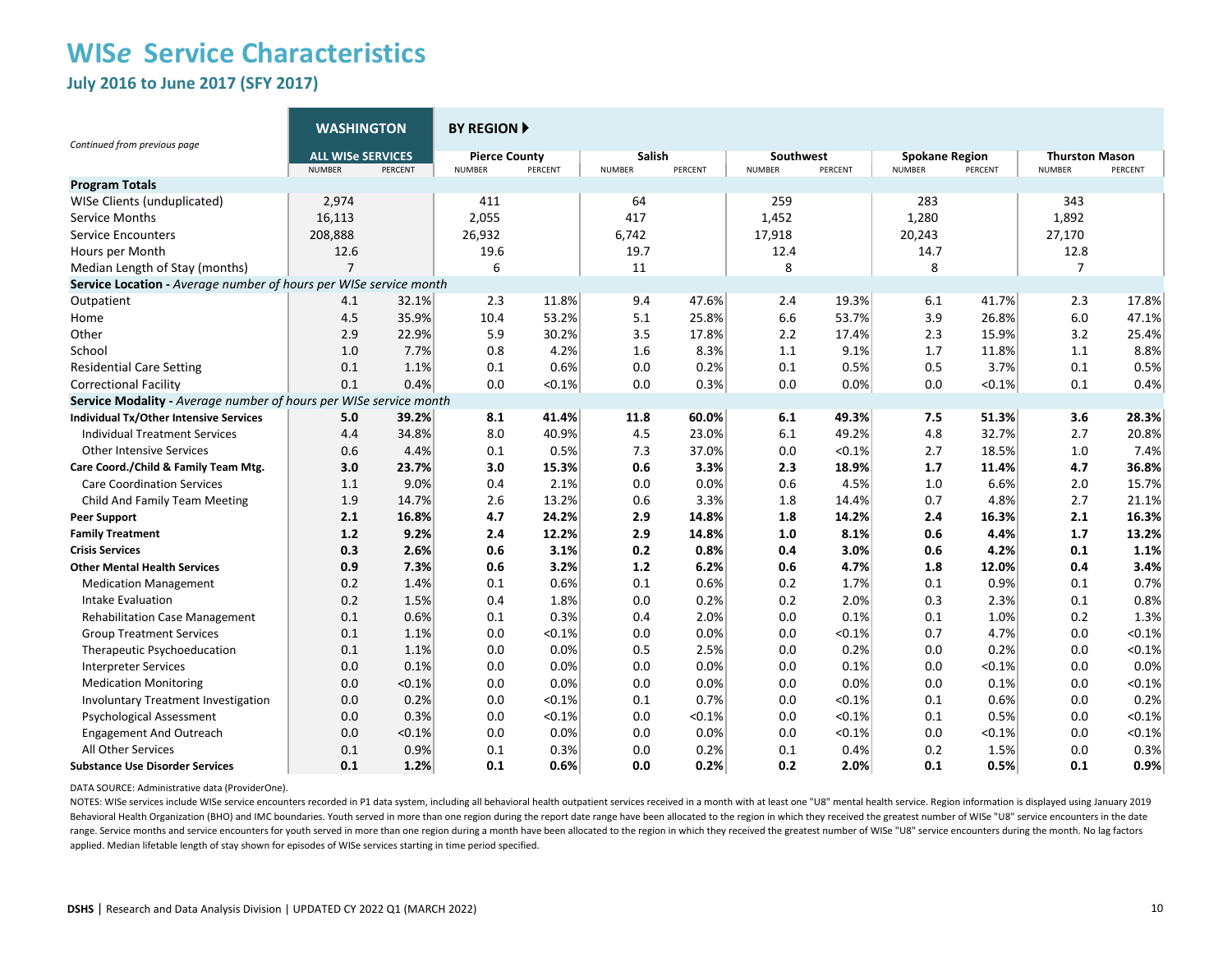**July 2017 to June 2018 (SFY 2018)**

|                                                                   | <b>WASHINGTON</b>        |         | <b>BY REGION F</b>  |         |                         |         |                    |           |                      |         |                    |         |
|-------------------------------------------------------------------|--------------------------|---------|---------------------|---------|-------------------------|---------|--------------------|-----------|----------------------|---------|--------------------|---------|
|                                                                   | <b>ALL WISe SERVICES</b> |         | <b>Great Rivers</b> |         | <b>Greater Columbia</b> |         | <b>King County</b> |           | <b>North Central</b> |         | <b>North Sound</b> |         |
|                                                                   | <b>NUMBER</b>            | PERCENT | <b>NUMBER</b>       | PERCENT | <b>NUMBER</b>           | PERCENT | <b>NUMBER</b>      | PERCENT   | <b>NUMBER</b>        | PERCENT | <b>NUMBER</b>      | PERCENT |
| <b>Program Totals</b>                                             |                          |         |                     |         |                         |         |                    |           |                      |         |                    |         |
| WISe Clients (unduplicated)                                       | 4,026                    |         | 328                 |         | 655                     |         | 422                |           | 182                  |         | 461                |         |
| Service Months                                                    | 22,839                   |         | 1,807               |         | 3,546                   |         | 2,467              |           | 922                  |         | 2,755              |         |
| <b>Service Encounters</b>                                         | 291,714                  |         | 27,023              |         | 39,809                  |         | 21,550             |           | 8,367                |         | 40,887             |         |
| Hours per Month                                                   | 13.1                     |         | 12.1                |         | 9.5                     |         | 7.3                |           | 7.5                  |         | 16.1               |         |
| Median Length of Stay (months)                                    | $\overline{7}$           |         | $\overline{7}$      |         | $\overline{7}$          |         | $\overline{7}$     |           | 6                    |         | 11                 |         |
| Service Location - Average number of hours per WISe service month |                          |         |                     |         |                         |         |                    |           |                      |         |                    |         |
| Outpatient                                                        | 4.4                      | 33.2%   | 5.8                 | 48.1%   | 4.9                     | 51.9%   | 4.1                | 56.2%     | 3.4                  | 45.9%   | 4.8                | 29.6%   |
| Home                                                              | 4.5                      | 34.4%   | 2.3                 | 19.2%   | 1.8                     | 19.4%   | 0.8                | 11.5%     | 1.5                  | 20.4%   | 6.0                | 37.5%   |
| Other                                                             | 2.9                      | 22.3%   | 2.3                 | 19.0%   | 1.5                     | 15.3%   | 1.5                | 20.7%     | 1.2                  | 15.9%   | 4.2                | 25.9%   |
| School                                                            | 1.1                      | 8.3%    | 1.2                 | 9.5%    | 1.0                     | 10.3%   | 0.6                | 8.8%      | 1.2                  | 15.6%   | 1.0                | 6.3%    |
| <b>Residential Care Setting</b>                                   | 0.1                      | 1.0%    | 0.1                 | 0.7%    | 0.1                     | 0.7%    | 0.2                | 2.8%      | 0.1                  | 0.7%    | 0.1                | 0.5%    |
| <b>Correctional Facility</b>                                      | 0.1                      | 0.8%    | 0.4                 | 3.5%    | 0.2                     | 2.5%    | 0.0                | $< 0.1\%$ | 0.1                  | 1.5%    | 0.0                | 0.1%    |
| Service Modality - Average number of hours per WISe service month |                          |         |                     |         |                         |         |                    |           |                      |         |                    |         |
| <b>Individual Tx/Other Intensive Services</b>                     | 5.0                      | 38.3%   | 5.0                 | 40.8%   | 2.8                     | 30.0%   | 2.6                | 35.7%     | 2.7                  | 35.4%   | 3.6                | 22.3%   |
| <b>Individual Treatment Services</b>                              | 4.2                      | 31.9%   | 5.0                 | 40.8%   | 2.8                     | 29.6%   | 2.6                | 35.7%     | 2.7                  | 35.4%   | 3.6                | 22.3%   |
| <b>Other Intensive Services</b>                                   | 0.8                      | 6.4%    | 0.0                 | 0.0%    | 0.0                     | 0.3%    | 0.0                | 0.0%      | 0.0                  | < 0.1%  | 0.0                | < 0.1%  |
| Care Coord./Child & Family Team Mtg.                              | 3.2                      | 24.0%   | 2.7                 | 22.0%   | 2.7                     | 28.0%   | 1.9                | 25.9%     | 0.9                  | 11.8%   | 7.4                | 46.2%   |
| <b>Care Coordination Services</b>                                 | 1.2                      | 9.3%    | 0.7                 | 5.9%    | 1.1                     | 11.7%   | 1.2                | 16.7%     | 0.0                  | 0.4%    | 3.5                | 21.6%   |
| Child And Family Team Meeting                                     | 1.9                      | 14.7%   | 2.0                 | 16.1%   | 1.5                     | 16.3%   | 0.7                | 9.3%      | 0.9                  | 11.3%   | 3.9                | 24.6%   |
| <b>Peer Support</b>                                               | 2.3                      | 17.2%   | 1.6                 | 13.3%   | 1.7                     | 18.3%   | 1.3                | 18.1%     | 3.1                  | 40.9%   | 2.0                | 12.5%   |
| <b>Family Treatment</b>                                           | 1.1                      | 8.3%    | 0.9                 | 7.1%    | 0.5                     | 5.3%    | 0.5                | 6.5%      | 0.2                  | 2.4%    | 1.5                | 9.2%    |
| <b>Crisis Services</b>                                            | 0.3                      | 2.7%    | 0.5                 | 4.0%    | 0.3                     | 3.0%    | 0.1                | 1.9%      | 0.1                  | 1.2%    | 0.2                | 1.3%    |
| <b>Other Mental Health Services</b>                               | 1.1                      | 8.2%    | 1.1                 | 8.8%    | 1.2                     | 12.8%   | 0.8                | 10.5%     | 0.6                  | 7.7%    | 1.3                | 7.8%    |
| <b>Medication Management</b>                                      | 0.2                      | 1.4%    | 0.2                 | 1.5%    | 0.2                     | 1.8%    | 0.1                | 1.9%      | 0.1                  | 1.4%    | 0.4                | 2.6%    |
| Intake Evaluation                                                 | 0.2                      | 1.5%    | 0.3                 | 2.6%    | 0.2                     | 1.6%    | 0.1                | 1.4%      | 0.1                  | 1.5%    | 0.2                | 1.0%    |
| <b>Rehabilitation Case Management</b>                             | 0.1                      | 0.7%    | 0.2                 | 1.8%    | 0.1                     | 1.3%    | 0.0                | < 0.1%    | 0.2                  | 2.1%    | 0.0                | < 0.1%  |
| <b>Group Treatment Services</b>                                   | 0.3                      | 2.2%    | 0.1                 | 0.8%    | 0.5                     | 5.3%    | 0.2                | 2.9%      | 0.0                  | 0.3%    | 0.0                | 0.1%    |
| Therapeutic Psychoeducation                                       | 0.1                      | 0.7%    | 0.0                 | < 0.1%  | 0.0                     | 0.2%    | 0.0                | 0.5%      | 0.1                  | 0.7%    | 0.5                | 3.2%    |
| <b>Interpreter Services</b>                                       | 0.0                      | < 0.1%  | 0.0                 | 0.2%    | 0.0                     | 0.2%    | 0.0                | < 0.1%    | 0.0                  | 0.4%    | 0.0                | 0.3%    |
| <b>Medication Monitoring</b>                                      | 0.0                      | < 0.1%  | 0.0                 | < 0.1%  | 0.0                     | < 0.1%  | 0.0                | < 0.1%    | 0.0                  | 0.0%    | 0.0                | < 0.1%  |
| <b>Involuntary Treatment Investigation</b>                        | 0.0                      | 0.2%    | 0.0                 | 0.0%    | 0.0                     | 0.2%    | 0.0                | < 0.1%    | 0.0                  | 0.2%    | 0.0                | < 0.1%  |
| <b>Psychological Assessment</b>                                   | 0.0                      | 0.2%    | 0.1                 | 0.9%    | 0.0                     | 0.1%    | 0.0                | 0.2%      | 0.0                  | 0.3%    | 0.0                | < 0.1%  |
| <b>Engagement And Outreach</b>                                    | 0.0                      | < 0.1%  | 0.0                 | 0.2%    | 0.0                     | < 0.1%  | 0.0                | < 0.1%    | 0.0                  | 0.1%    | 0.0                | < 0.1%  |
| All Other Services                                                | 0.1                      | 1.0%    | 0.1                 | $0.8\%$ | 0.2                     | 2.0%    | 0.3                | 3.5%      | 0.1                  | 0.7%    | 0.1                | 0.5%    |
| <b>Substance Use Disorder Services</b>                            | 0.2                      | 1.4%    | 0.5                 | 4.0%    | 0.3                     | 2.7%    | 0.1                | 1.4%      | 0.0                  | 0.6%    | 0.1                | 0.6%    |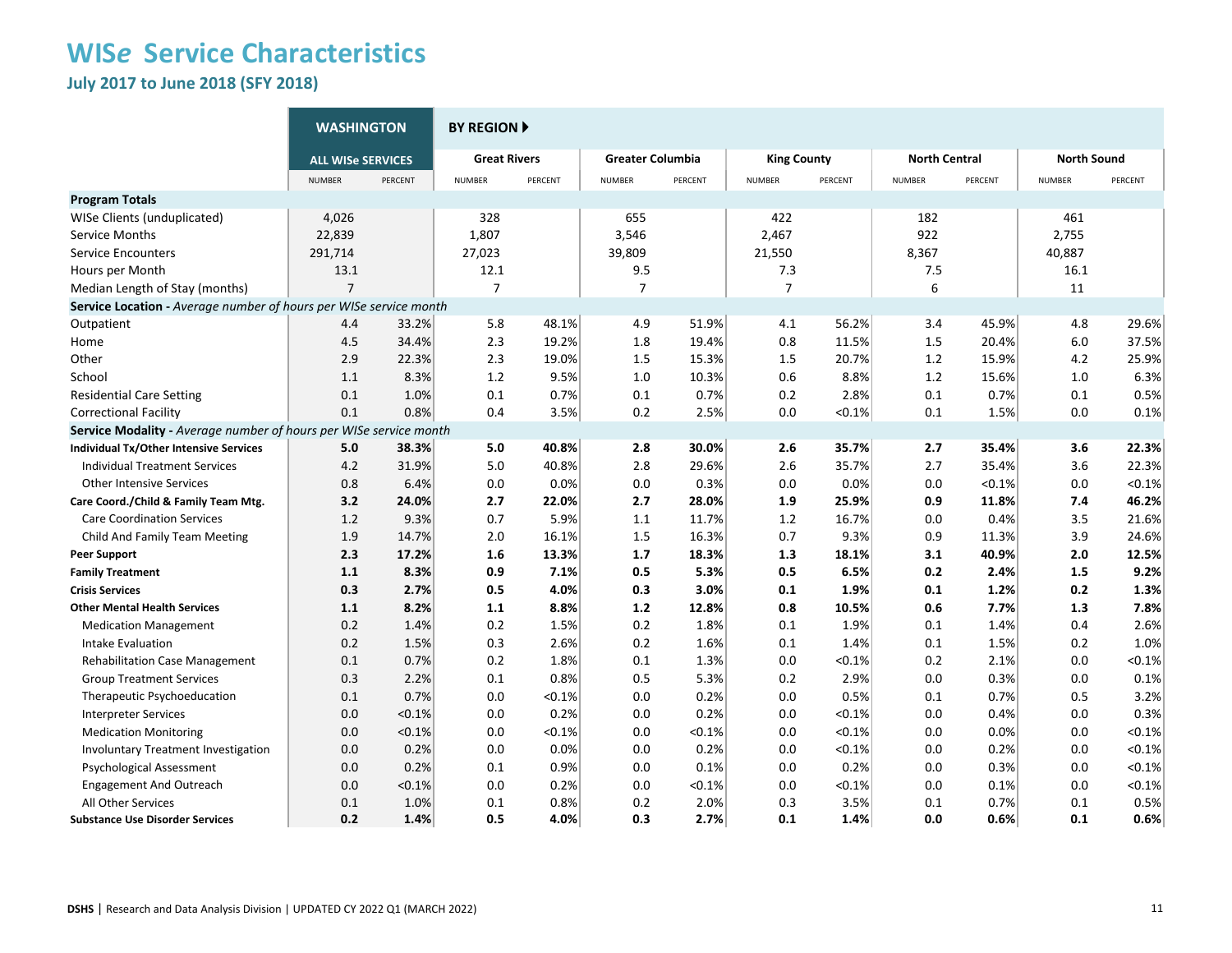### **WIS***e* **Service Characteristics July 2017 to June 2018 (SFY 2018)**

| Continued from previous page                                      | <b>WASHINGTON</b>                         |         | <b>BY REGION A</b>                    |           |                                |         |                            |         |                                        |         |                                        |         |
|-------------------------------------------------------------------|-------------------------------------------|---------|---------------------------------------|-----------|--------------------------------|---------|----------------------------|---------|----------------------------------------|---------|----------------------------------------|---------|
|                                                                   | <b>ALL WISe SERVICES</b><br><b>NUMBER</b> | PERCENT | <b>Pierce County</b><br><b>NUMBER</b> | PERCENT   | <b>Salish</b><br><b>NUMBER</b> | PERCENT | Southwest<br><b>NUMBER</b> | PERCENT | <b>Spokane Region</b><br><b>NUMBER</b> | PERCENT | <b>Thurston Mason</b><br><b>NUMBER</b> | PERCENT |
| <b>Program Totals</b>                                             |                                           |         |                                       |           |                                |         |                            |         |                                        |         |                                        |         |
| WISe Clients (unduplicated)                                       | 4,026                                     |         | 513                                   |           | 187                            |         | 279                        |         | 602                                    |         | 397                                    |         |
| Service Months                                                    | 22,839                                    |         | 2,819                                 |           | 1,005                          |         | 1,467                      |         | 3,696                                  |         | 2,355                                  |         |
| <b>Service Encounters</b>                                         | 291,714                                   |         | 35,945                                |           | 12,503                         |         | 19,136                     |         | 55,323                                 |         | 31,171                                 |         |
| Hours per Month                                                   | 13.1                                      |         | 19.3                                  |           | 14.6                           |         | 13.4                       |         | 14.5                                   |         | 14.0                                   |         |
| Median Length of Stay (months)                                    | $\overline{7}$                            |         | 6                                     |           | 9                              |         | 7                          |         | 8                                      |         | 7                                      |         |
| Service Location - Average number of hours per WISe service month |                                           |         |                                       |           |                                |         |                            |         |                                        |         |                                        |         |
| Outpatient                                                        | 4.4                                       | 33.2%   | 2.2                                   | 11.6%     | 7.6                            | 52.0%   | 2.4                        | 17.6%   | 6.1                                    | 42.1%   | 2.3                                    | 16.3%   |
| Home                                                              | 4.5                                       | 34.4%   | 10.3                                  | 53.4%     | 2.5                            | 17.4%   | 7.1                        | 53.0%   | 4.1                                    | 28.5%   | 6.4                                    | 45.8%   |
| Other                                                             | 2.9                                       | 22.3%   | 5.4                                   | 28.1%     | 2.9                            | 19.7%   | 2.7                        | 20.3%   | 2.5                                    | 17.4%   | 4.2                                    | 29.7%   |
| School                                                            | 1.1                                       | 8.3%    | 1.1                                   | 5.6%      | 1.5                            | 10.0%   | 1.2                        | 8.8%    | 1.4                                    | 9.9%    | 1.0                                    | 7.1%    |
| <b>Residential Care Setting</b>                                   | 0.1                                       | 1.0%    | 0.2                                   | 0.9%      | 0.1                            | 0.5%    | 0.0                        | 0.3%    | 0.3                                    | 2.0%    | 0.1                                    | 0.5%    |
| <b>Correctional Facility</b>                                      | 0.1                                       | 0.8%    | 0.1                                   | 0.3%      | 0.1                            | 0.4%    | 0.0                        | < 0.1%  | 0.0                                    | 0.2%    | 0.1                                    | 0.6%    |
| Service Modality - Average number of hours per WISe service month |                                           |         |                                       |           |                                |         |                            |         |                                        |         |                                        |         |
| Individual Tx/Other Intensive Services                            | 5.0                                       | 38.3%   | 8.4                                   | 43.4%     | 8.8                            | 60.2%   | 7.1                        | 52.7%   | 7.3                                    | 50.2%   | 3.2                                    | 22.9%   |
| <b>Individual Treatment Services</b>                              | 4.2                                       | 31.9%   | 7.9                                   | 41.1%     | 3.7                            | 25.1%   | 7.1                        | 52.7%   | 4.3                                    | 29.5%   | 2.5                                    | 17.9%   |
| <b>Other Intensive Services</b>                                   | 0.8                                       | 6.4%    | 0.4                                   | 2.3%      | 5.1                            | 35.1%   | 0.0                        | 0.0%    | 3.0                                    | 20.7%   | 0.7                                    | 5.0%    |
| Care Coord./Child & Family Team Mtg.                              | 3.2                                       | 24.0%   | 2.8                                   | 14.7%     | 1.4                            | 9.7%    | 2.4                        | 17.7%   | 2.0                                    | 13.7%   | 5.0                                    | 35.6%   |
| <b>Care Coordination Services</b>                                 | 1.2                                       | 9.3%    | 0.4                                   | 2.2%      | 0.0                            | 0.2%    | 0.4                        | 3.3%    | 0.8                                    | 5.5%    | 2.3                                    | 16.2%   |
| Child And Family Team Meeting                                     | 1.9                                       | 14.7%   | 2.4                                   | 12.4%     | 1.4                            | 9.5%    | 1.9                        | 14.5%   | 1.2                                    | 8.2%    | 2.7                                    | 19.4%   |
| <b>Peer Support</b>                                               | 2.3                                       | 17.2%   | 4.0                                   | 21.0%     | 2.0                            | 13.5%   | 1.7                        | 13.0%   | 2.2                                    | 15.2%   | 2.8                                    | 20.3%   |
| <b>Family Treatment</b>                                           | 1.1                                       | 8.3%    | 2.6                                   | 13.5%     | 0.9                            | 6.4%    | 0.7                        | 5.4%    | 0.6                                    | 4.3%    | 1.9                                    | 13.3%   |
| <b>Crisis Services</b>                                            | 0.3                                       | 2.7%    | 0.7                                   | 3.8%      | 0.1                            | 0.6%    | 0.6                        | 4.2%    | 0.4                                    | 2.9%    | 0.2                                    | 1.6%    |
| <b>Other Mental Health Services</b>                               | 1.1                                       | 8.2%    | 0.6                                   | 3.3%      | 1.1                            | 7.6%    | 0.7                        | 4.9%    | 1.9                                    | 13.3%   | 0.6                                    | 4.3%    |
| <b>Medication Management</b>                                      | 0.2                                       | 1.4%    | 0.2                                   | 0.8%      | 0.1                            | 0.9%    | 0.2                        | 1.7%    | 0.2                                    | 1.1%    | 0.1                                    | 0.5%    |
| Intake Evaluation                                                 | 0.2                                       | 1.5%    | 0.3                                   | 1.6%      | 0.1                            | 0.5%    | 0.3                        | 2.1%    | 0.2                                    | 1.5%    | 0.2                                    | 1.4%    |
| <b>Rehabilitation Case Management</b>                             | 0.1                                       | 0.7%    | 0.0                                   | 0.2%      | 0.4                            | 2.5%    | 0.0                        | 0.2%    | 0.1                                    | 0.5%    | 0.2                                    | 1.3%    |
| <b>Group Treatment Services</b>                                   | 0.3                                       | 2.2%    | 0.0                                   | < 0.1%    | 0.1                            | 0.6%    | 0.0                        | < 0.1%  | 1.1                                    | 7.3%    | 0.0                                    | < 0.1%  |
| Therapeutic Psychoeducation                                       | 0.1                                       | 0.7%    | 0.0                                   | 0.0%      | 0.3                            | 2.0%    | 0.0                        | 0.2%    | 0.1                                    | 0.4%    | 0.0                                    | 0.0%    |
| <b>Interpreter Services</b>                                       | 0.0                                       | < 0.1%  | 0.0                                   | < 0.1%    | 0.0                            | 0.0%    | 0.0                        | 0.1%    | 0.0                                    | 0.0%    | 0.0                                    | 0.0%    |
| <b>Medication Monitoring</b>                                      | 0.0                                       | < 0.1%  | 0.0                                   | 0.0%      | 0.0                            | 0.0%    | 0.0                        | 0.0%    | 0.0                                    | 0.1%    | 0.0                                    | < 0.1%  |
| Involuntary Treatment Investigation                               | 0.0                                       | 0.2%    | 0.0                                   | < 0.1%    | 0.1                            | 0.6%    | 0.0                        | <0.1%   | 0.1                                    | 0.4%    | 0.0                                    | 0.2%    |
| Psychological Assessment                                          | 0.0                                       | 0.2%    | 0.0                                   | < 0.1%    | 0.0                            | 0.0%    | 0.0                        | 0.0%    | 0.1                                    | 0.6%    | 0.0                                    | < 0.1%  |
| <b>Engagement And Outreach</b>                                    | 0.0                                       | < 0.1%  | 0.0                                   | $< 0.1\%$ | 0.0                            | 0.0%    | 0.0                        | < 0.1%  | 0.0                                    | 0.1%    | 0.0                                    | 0.1%    |
| All Other Services                                                | 0.1                                       | 1.0%    | 0.1                                   | 0.6%      | 0.1                            | 0.5%    | 0.1                        | 0.4%    | 0.2                                    | 1.2%    | 0.1                                    | 0.6%    |
| <b>Substance Use Disorder Services</b>                            | 0.2                                       | 1.4%    | 0.1                                   | 0.4%      | 0.3                            | 2.0%    | 0.3                        | 2.1%    | 0.1                                    | 0.4%    | 0.3                                    | 2.0%    |

DATA SOURCE: Administrative data (ProviderOne).

NOTES: WISe services include WISe service encounters recorded in P1 data system, including all behavioral health outpatient services received in a month with at least one "U8" mental health service. Region information is d Behavioral Health Organization (BHO) and IMC boundaries. Youth served in more than one region during the report date range have been allocated to the region in which they received the greatest number of WISe "U8" service e range. Service months and service encounters for youth served in more than one region during a month have been allocated to the region in which they received the greatest number of WISe "U8" service encounters during the m applied. Median lifetable length of stay shown for episodes of WISe services starting in time period specified.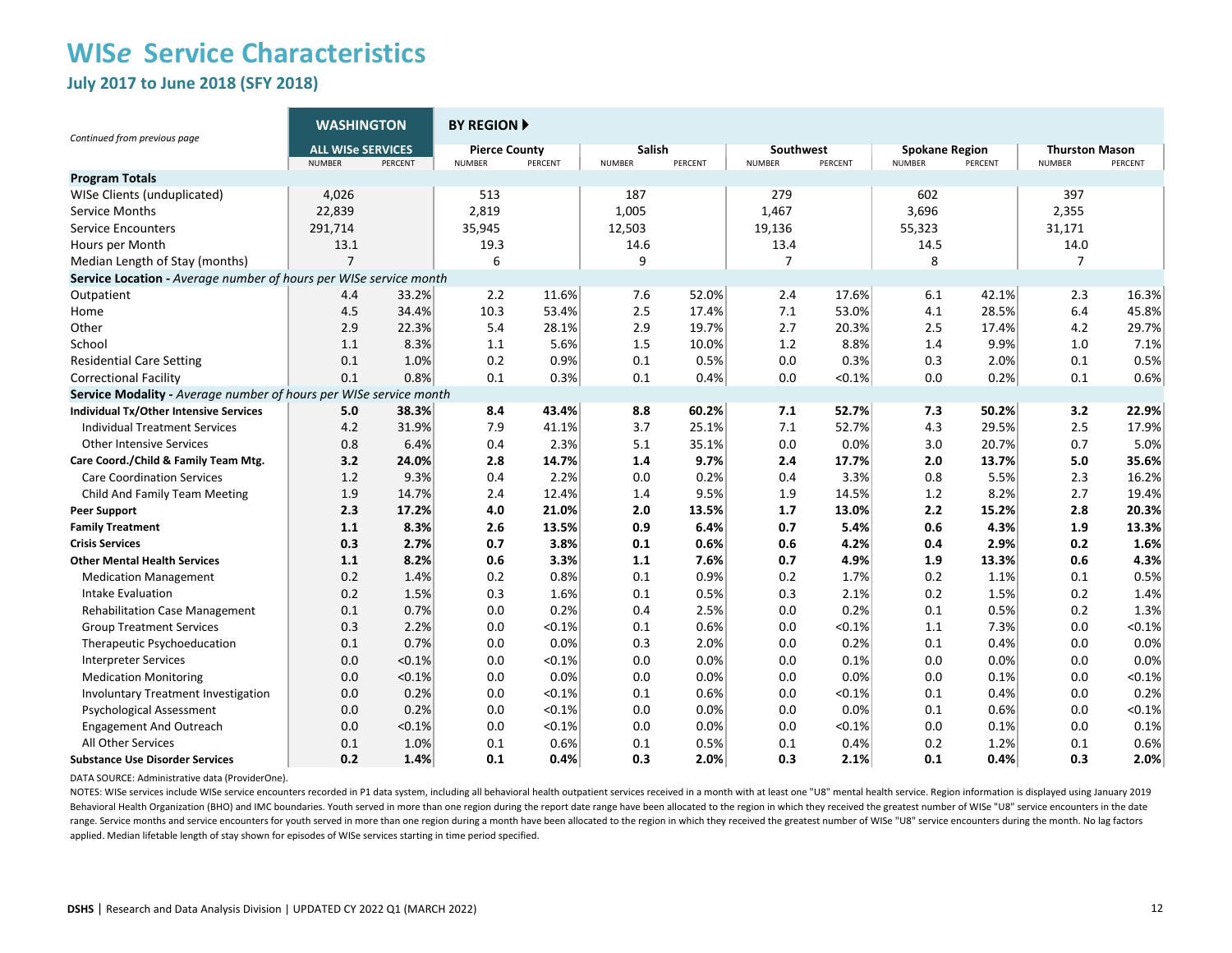**July 2018 to June 2019 (SFY 2019)**

|                                                                   | <b>WASHINGTON</b>        |         | <b>BY REGION F</b>  |         |                         |         |                    |         |                      |         |                    |         |
|-------------------------------------------------------------------|--------------------------|---------|---------------------|---------|-------------------------|---------|--------------------|---------|----------------------|---------|--------------------|---------|
|                                                                   | <b>ALL WISE SERVICES</b> |         | <b>Great Rivers</b> |         | <b>Greater Columbia</b> |         | <b>King County</b> |         | <b>North Central</b> |         | <b>North Sound</b> |         |
|                                                                   | <b>NUMBER</b>            | PERCENT | <b>NUMBER</b>       | PERCENT | <b>NUMBER</b>           | PERCENT | NUMBER             | PERCENT | <b>NUMBER</b>        | PERCENT | <b>NUMBER</b>      | PERCENT |
| <b>Program Totals</b>                                             |                          |         |                     |         |                         |         |                    |         |                      |         |                    |         |
| WISe Clients (unduplicated)                                       | 4,945                    |         | 421                 |         | 768                     |         | 622                |         | 252                  |         | 644                |         |
| Service Months                                                    | 27,394                   |         | 2,359               |         | 4,231                   |         | 3,322              |         | 1,293                |         | 3,724              |         |
| <b>Service Encounters</b>                                         | 300,408                  |         | 30,417              |         | 43,391                  |         | 25,840             |         | 11,487               |         | 48,789             |         |
| Hours per Month                                                   | 10.3                     |         | 11.0                |         | 8.5                     |         | 6.4                |         | 6.8                  |         | 12.7               |         |
| Median Length of Stay (months)                                    | 6                        |         | 8                   |         | 6                       |         | 5                  |         | 4                    |         | 10                 |         |
| Service Location - Average number of hours per WISe service month |                          |         |                     |         |                         |         |                    |         |                      |         |                    |         |
| Outpatient                                                        | 3.5                      | 33.7%   | 4.7                 | 43.0%   | 4.3                     | 51.0%   | 3.4                | 53.2%   | 2.8                  | 41.8%   | 3.6                | 28.4%   |
| Home                                                              | 3.3                      | 31.8%   | 2.4                 | 22.0%   | 1.7                     | 20.4%   | 0.9                | 13.5%   | $1.2\,$              | 17.7%   | 4.6                | 36.0%   |
| Other                                                             | 2.5                      | 23.9%   | 2.3                 | 21.1%   | 1.6                     | 18.4%   | 1.2                | 18.4%   | $1.2\,$              | 17.4%   | 3.4                | 27.0%   |
| School                                                            | 0.9                      | 8.9%    | 1.3                 | 11.7%   | 0.8                     | 9.0%    | 0.8                | 12.1%   | 1.5                  | 21.7%   | 0.9                | 6.8%    |
| <b>Residential Care Setting</b>                                   | 0.1                      | 1.1%    | 0.1                 | 0.7%    | 0.0                     | 0.4%    | 0.2                | 2.7%    | 0.1                  | 1.0%    | 0.2                | 1.3%    |
| <b>Correctional Facility</b>                                      | 0.1                      | 0.5%    | 0.2                 | 1.5%    | 0.1                     | 0.8%    | 0.0                | 0.1%    | 0.0                  | 0.4%    | 0.1                | 0.6%    |
| Service Modality - Average number of hours per WISe service month |                          |         |                     |         |                         |         |                    |         |                      |         |                    |         |
| <b>Individual Tx/Other Intensive Services</b>                     | 3.7                      | 36.3%   | 4.5                 | 41.1%   | 2.9                     | 34.9%   | 2.0                | 31.6%   | 2.6                  | 38.1%   | 2.9                | 23.1%   |
| <b>Individual Treatment Services</b>                              | 3.4                      | 32.7%   | 4.5                 | 41.1%   | 2.9                     | 34.5%   | 2.0                | 31.6%   | 2.3                  | 34.0%   | 2.9                | 22.8%   |
| <b>Other Intensive Services</b>                                   | 0.4                      | 3.6%    | 0.0                 | < 0.1%  | 0.0                     | 0.4%    | 0.0                | < 0.1%  | 0.3                  | 4.1%    | 0.0                | 0.4%    |
| Care Coord./Child & Family Team Mtg.                              | 2.8                      | 26.9%   | 2.5                 | 22.7%   | 2.6                     | 30.9%   | 2.1                | 32.8%   | 0.8                  | 11.4%   | 5.5                | 43.7%   |
| <b>Care Coordination Services</b>                                 | 1.1                      | 11.0%   | 0.7                 | 6.4%    | 1.3                     | 15.9%   | 1.2                | 18.3%   | 0.0                  | 0.3%    | 2.7                | 21.5%   |
| Child And Family Team Meeting                                     | 1.6                      | 15.9%   | 1.8                 | 16.3%   | 1.3                     | 15.0%   | 0.9                | 14.5%   | 0.8                  | 11.1%   | 2.8                | 22.2%   |
| <b>Peer Support</b>                                               | 1.8                      | 17.9%   | 1.8                 | 16.0%   | 1.1                     | 12.9%   | 1.1                | 17.3%   | 2.7                  | 39.5%   | 2.0                | 15.8%   |
| <b>Family Treatment</b>                                           | 0.6                      | 6.1%    | 0.5                 | 4.8%    | 0.3                     | 3.0%    | 0.4                | 6.3%    | 0.2                  | 2.3%    | 0.8                | 6.4%    |
| <b>Crisis Services</b>                                            | 0.3                      | 2.7%    | 0.5                 | 4.9%    | 0.2                     | 2.4%    | 0.1                | 1.1%    | 0.1                  | 1.4%    | 0.2                | 1.4%    |
| <b>Other Mental Health Services</b>                               | 0.9                      | 8.3%    | 0.8                 | 7.3%    | 1.0                     | 11.8%   | 0.7                | 10.6%   | 0.4                  | 6.4%    | 1.1                | 8.8%    |
| <b>Medication Management</b>                                      | 0.1                      | 1.3%    | 0.2                 | 1.5%    | 0.1                     | 1.7%    | 0.1                | 1.7%    | 0.1                  | 1.6%    | 0.2                | 1.3%    |
| Intake Evaluation                                                 | 0.2                      | 1.7%    | 0.3                 | 2.6%    | 0.1                     | 1.6%    | 0.1                | 1.7%    | 0.1                  | 1.6%    | 0.2                | 1.7%    |
| <b>Rehabilitation Case Management</b>                             | 0.1                      | 0.6%    | 0.1                 | 0.8%    | 0.1                     | 1.1%    | 0.0                | < 0.1%  | 0.0                  | 0.6%    | 0.0                | < 0.1%  |
| <b>Group Treatment Services</b>                                   | 0.2                      | 1.8%    | 0.1                 | 0.5%    | 0.4                     | 4.4%    | 0.2                | 3.7%    | 0.0                  | 0.3%    | 0.0                | < 0.1%  |
| Therapeutic Psychoeducation                                       | 0.1                      | 1.0%    | 0.0                 | < 0.1%  | 0.1                     | 1.4%    | 0.0                | 0.2%    | 0.0                  | 0.2%    | 0.5                | 3.8%    |
| <b>Interpreter Services</b>                                       | 0.0                      | 0.1%    | 0.0                 | < 0.1%  | 0.0                     | 0.1%    | 0.0                | 0.2%    | 0.0                  | < 0.1%  | 0.1                | 0.5%    |
| <b>Medication Monitoring</b>                                      | 0.0                      | < 0.1%  | 0.0                 | < 0.1%  | 0.0                     | < 0.1%  | 0.0                | 0.1%    | 0.0                  | 0.0%    | 0.0                | < 0.1%  |
| <b>Involuntary Treatment Investigation</b>                        | 0.0                      | 0.3%    | 0.0                 | 0.3%    | 0.0                     | < 0.1%  | 0.0                | 0.0%    | 0.0                  | 0.3%    | 0.0                | 0.1%    |
| <b>Psychological Assessment</b>                                   | 0.0                      | 0.2%    | 0.0                 | 0.3%    | 0.0                     | < 0.1%  | 0.0                | 0.3%    | 0.0                  | < 0.1%  | 0.0                | 0.1%    |
| <b>Engagement And Outreach</b>                                    | 0.0                      | < 0.1%  | 0.0                 | 0.2%    | 0.0                     | < 0.1%  | 0.0                | 0.0%    | 0.0                  | < 0.1%  | 0.0                | < 0.1%  |
| All Other Services                                                | 0.1                      | 1.2%    | 0.1                 | 1.0%    | 0.1                     | 1.4%    | 0.2                | 2.8%    | 0.1                  | 1.7%    | 0.1                | 1.2%    |
| <b>Substance Use Disorder Services</b>                            | 0.2                      | 1.8%    | 0.3                 | 3.1%    | 0.4                     | 4.2%    | 0.0                | 0.3%    | 0.1                  | 0.9%    | 0.1                | 0.8%    |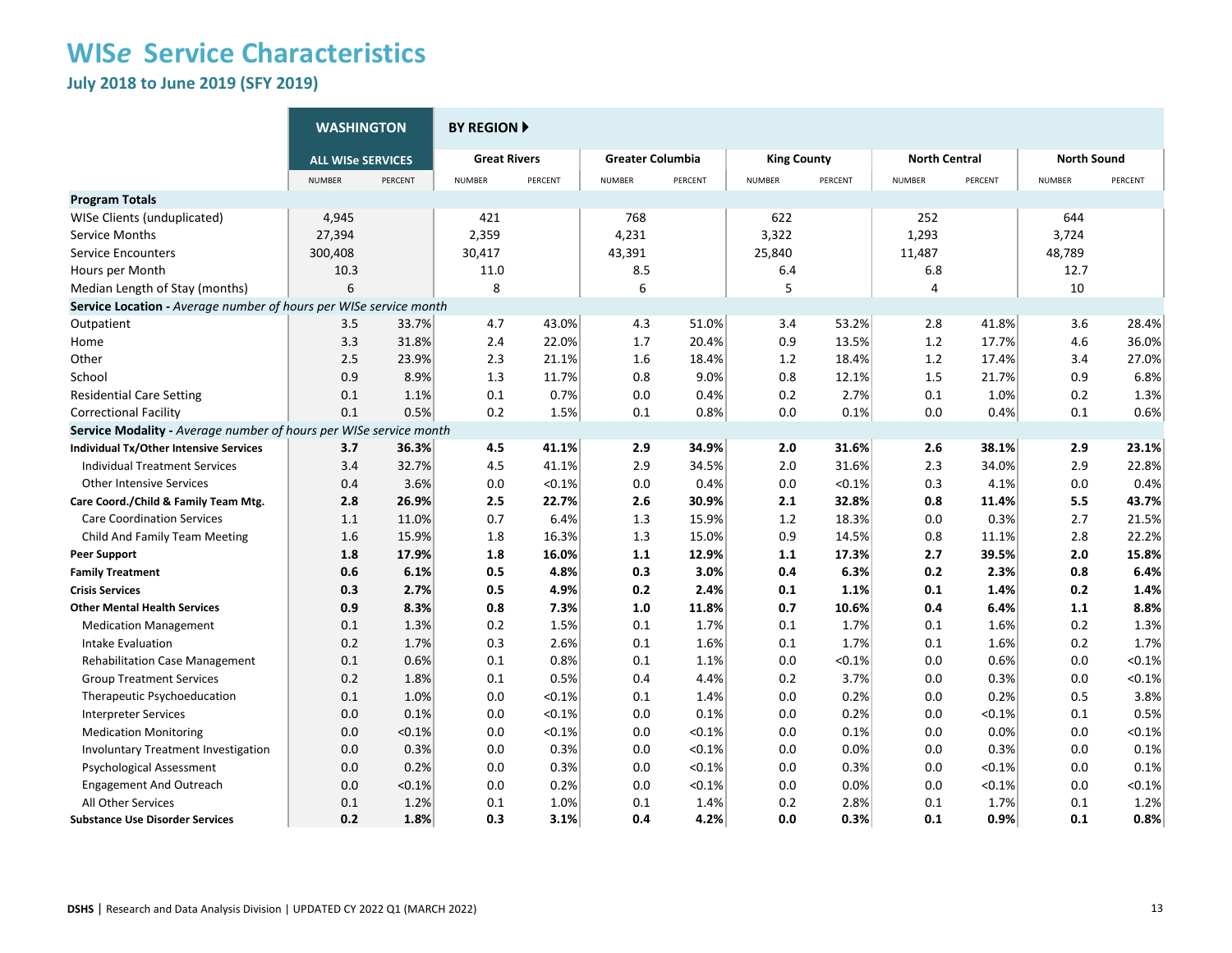**July 2018 to June 2019 (SFY 2019)**

| Continued from previous page                                      | <b>WASHINGTON</b>                         |           | <b>BY REGION A</b>                    |         |                         |         |                            |         |                                        |         |                                        |           |
|-------------------------------------------------------------------|-------------------------------------------|-----------|---------------------------------------|---------|-------------------------|---------|----------------------------|---------|----------------------------------------|---------|----------------------------------------|-----------|
|                                                                   | <b>ALL WISe SERVICES</b><br><b>NUMBER</b> | PERCENT   | <b>Pierce County</b><br><b>NUMBER</b> | PERCENT | Salish<br><b>NUMBER</b> | PERCENT | Southwest<br><b>NUMBER</b> | PERCENT | <b>Spokane Region</b><br><b>NUMBER</b> | PERCENT | <b>Thurston Mason</b><br><b>NUMBER</b> | PERCENT   |
| <b>Program Totals</b>                                             |                                           |           |                                       |         |                         |         |                            |         |                                        |         |                                        |           |
| WISe Clients (unduplicated)                                       | 4,945                                     |           | 543                                   |         | 324                     |         | 320                        |         | 729                                    |         | 322                                    |           |
| <b>Service Months</b>                                             | 27,394                                    |           | 2,865                                 |         | 1,941                   |         | 1,879                      |         | 4,233                                  |         | 1,547                                  |           |
| Service Encounters                                                | 300,408                                   |           | 29,497                                |         | 22,403                  |         | 19,604                     |         | 51,494                                 |         | 17,486                                 |           |
| Hours per Month                                                   | 10.3                                      |           | 14.0                                  |         | 9.5                     |         | 10.7                       |         | 11.0                                   |         | 11.9                                   |           |
| Median Length of Stay (months)                                    | 6                                         |           | 5                                     |         | $\overline{7}$          |         | 9                          |         | 6                                      |         | 5                                      |           |
| Service Location - Average number of hours per WISe service month |                                           |           |                                       |         |                         |         |                            |         |                                        |         |                                        |           |
| Outpatient                                                        | 3.5                                       | 33.7%     | 1.5                                   | 10.7%   | 3.8                     | 40.0%   | 1.5                        | 14.0%   | 4.5                                    | 41.4%   | 2.3                                    | 19.6%     |
| Home                                                              | 3.3                                       | 31.8%     | 7.2                                   | 51.0%   | 2.0                     | 21.0%   | 4.6                        | 43.3%   | 3.6                                    | 32.9%   | 4.6                                    | 38.7%     |
| Other                                                             | 2.5                                       | 23.9%     | 4.6                                   | 33.1%   | 2.8                     | 29.1%   | 3.2                        | 30.4%   | 1.6                                    | 14.4%   | 3.9                                    | 32.5%     |
| School                                                            | 0.9                                       | 8.9%      | 0.6                                   | 4.2%    | 0.8                     | 8.3%    | 1.1                        | 10.4%   | 1.1                                    | 9.8%    | 1.0                                    | 8.1%      |
| <b>Residential Care Setting</b>                                   | 0.1                                       | 1.1%      | 0.1                                   | 0.9%    | 0.1                     | 0.7%    | 0.2                        | 1.7%    | 0.2                                    | 1.4%    | 0.1                                    | 0.5%      |
| <b>Correctional Facility</b>                                      | 0.1                                       | 0.5%      | 0.0                                   | 0.1%    | 0.1                     | 0.8%    | 0.0                        | 0.1%    | 0.0                                    | < 0.1%  | 0.1                                    | 0.6%      |
| Service Modality - Average number of hours per WISe service month |                                           |           |                                       |         |                         |         |                            |         |                                        |         |                                        |           |
| Individual Tx/Other Intensive Services                            | 3.7                                       | 36.3%     | 5.7                                   | 40.9%   | 3.0                     | 31.8%   | 5.5                        | 51.9%   | 4.9                                    | 44.5%   | 3.3                                    | 27.5%     |
| <b>Individual Treatment Services</b>                              | 3.4                                       | 32.7%     | 5.5                                   | 39.4%   | 2.1                     | 22.2%   | 5.4                        | 50.8%   | 3.6                                    | 32.5%   | 2.5                                    | 20.6%     |
| <b>Other Intensive Services</b>                                   | 0.4                                       | 3.6%      | 0.2                                   | 1.5%    | 0.9                     | 9.6%    | 0.1                        | 1.1%    | 1.3                                    | 12.0%   | 0.8                                    | 7.0%      |
| Care Coord./Child & Family Team Mtg.                              | 2.8                                       | 26.9%     | 2.1                                   | 15.2%   | 3.1                     | 32.4%   | 1.5                        | 14.3%   | 2.2                                    | 19.7%   | 4.1                                    | 34.8%     |
| <b>Care Coordination Services</b>                                 | 1.1                                       | 11.0%     | 0.2                                   | 1.8%    | 1.3                     | 13.5%   | 0.2                        | 2.0%    | 0.8                                    | 7.4%    | 1.8                                    | 14.9%     |
| Child And Family Team Meeting                                     | 1.6                                       | 15.9%     | 1.9                                   | 13.4%   | 1.8                     | 18.9%   | 1.3                        | 12.2%   | 1.4                                    | 12.3%   | 2.4                                    | 19.9%     |
| Peer Support                                                      | 1.8                                       | 17.9%     | 3.3                                   | 23.5%   | 1.6                     | 16.5%   | 1.6                        | 15.1%   | 2.0                                    | 18.0%   | 2.2                                    | 18.5%     |
| <b>Family Treatment</b>                                           | 0.6                                       | 6.1%      | 1.6                                   | 11.3%   | 0.4                     | 4.5%    | 0.7                        | 7.0%    | 0.4                                    | 3.9%    | 1.1                                    | 9.1%      |
| <b>Crisis Services</b>                                            | 0.3                                       | 2.7%      | 0.5                                   | 3.9%    | 0.2                     | 1.7%    | 0.5                        | 4.8%    | 0.3                                    | 2.9%    | 0.2                                    | 1.6%      |
| <b>Other Mental Health Services</b>                               | 0.9                                       | 8.3%      | 0.7                                   | 4.9%    | 0.9                     | 9.1%    | 0.6                        | 5.6%    | 1.1                                    | 10.2%   | 0.6                                    | 4.9%      |
| <b>Medication Management</b>                                      | 0.1                                       | 1.3%      | 0.1                                   | 1.0%    | 0.1                     | 1.4%    | 0.2                        | 1.6%    | 0.1                                    | 1.3%    | 0.1                                    | 0.5%      |
| <b>Intake Evaluation</b>                                          | 0.2                                       | 1.7%      | 0.3                                   | 2.0%    | 0.1                     | 0.6%    | 0.2                        | 2.0%    | 0.2                                    | 1.5%    | 0.2                                    | 1.8%      |
| <b>Rehabilitation Case Management</b>                             | 0.1                                       | 0.6%      | 0.0                                   | 0.3%    | 0.3                     | 3.5%    | 0.0                        | 0.1%    | 0.0                                    | 0.3%    | 0.1                                    | 1.1%      |
| <b>Group Treatment Services</b>                                   | 0.2                                       | 1.8%      | 0.0                                   | < 0.1%  | 0.1                     | 0.9%    | 0.0                        | < 0.1%  | 0.5                                    | 4.6%    | 0.0                                    | 0.4%      |
| Therapeutic Psychoeducation                                       | 0.1                                       | 1.0%      | 0.0                                   | 0.0%    | 0.2                     | 1.6%    | 0.0                        | 0.2%    | 0.0                                    | 0.2%    | 0.0                                    | < 0.1%    |
| <b>Interpreter Services</b>                                       | 0.0                                       | 0.1%      | 0.0                                   | < 0.1%  | 0.0                     | 0.0%    | 0.0                        | < 0.1%  | 0.0                                    | < 0.1%  | 0.0                                    | 0.0%      |
| <b>Medication Monitoring</b>                                      | 0.0                                       | $< 0.1\%$ | 0.0                                   | < 0.1%  | 0.0                     | 0.0%    | 0.0                        | 0.2%    | 0.0                                    | < 0.1%  | 0.0                                    | 0.2%      |
| <b>Involuntary Treatment Investigation</b>                        | 0.0                                       | 0.3%      | 0.1                                   | 0.6%    | 0.1                     | 0.6%    | 0.0                        | 0.1%    | 0.0                                    | 0.2%    | 0.0                                    | 0.2%      |
| <b>Psychological Assessment</b>                                   | 0.0                                       | 0.2%      | 0.0                                   | 0.1%    | 0.0                     | < 0.1%  | 0.0                        | < 0.1%  | 0.1                                    | 0.7%    | 0.0                                    | < 0.1%    |
| <b>Engagement And Outreach</b>                                    | 0.0                                       | < 0.1%    | 0.0                                   | 0.0%    | 0.0                     | 0.0%    | 0.0                        | < 0.1%  | 0.0                                    | < 0.1%  | 0.0                                    | $< 0.1\%$ |
| All Other Services                                                | 0.1                                       | 1.2%      | 0.1                                   | 0.8%    | 0.0                     | 0.5%    | 0.1                        | 1.1%    | 0.1                                    | 1.2%    | 0.1                                    | 0.5%      |
| <b>Substance Use Disorder Services</b>                            | 0.2                                       | 1.8%      | 0.1                                   | 0.5%    | 0.4                     | 4.0%    | 0.2                        | 1.5%    | 0.1                                    | 0.9%    | 0.4                                    | 3.6%      |

DATA SOURCE: Administrative data (ProviderOne).

NOTES: WISe services include WISe service encounters recorded in P1 data system, including all behavioral health outpatient services received in a month with at least one "U8" mental health service. Region information is d Behavioral Health Organization (BHO) and IMC boundaries. Youth served in more than one region during the report date range have been allocated to the region in which they received the greatest number of WISe "U8" service e range. Service months and service encounters for youth served in more than one region during a month have been allocated to the region in which they received the greatest number of WISe "U8" service encounters during the m applied. Median lifetable length of stay shown for episodes of WISe services starting in time period specified.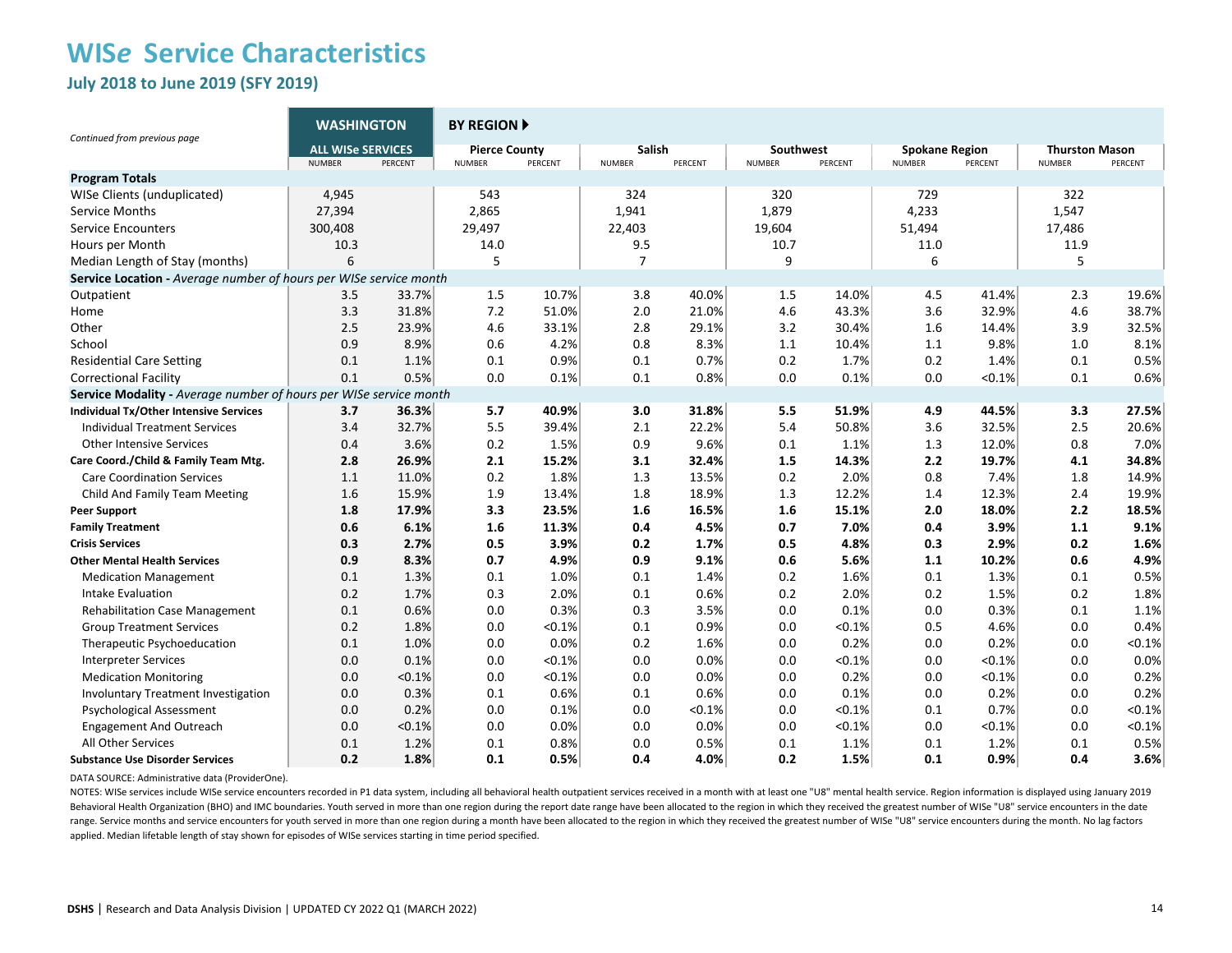**July 2019 to June 2020 (SFY 2020)**

|                                                                   | <b>WASHINGTON</b>        |         | <b>BY REGION F</b>  |           |                         |         |                    |           |                      |         |                    |           |  |
|-------------------------------------------------------------------|--------------------------|---------|---------------------|-----------|-------------------------|---------|--------------------|-----------|----------------------|---------|--------------------|-----------|--|
|                                                                   | <b>ALL WISe SERVICES</b> |         | <b>Great Rivers</b> |           | <b>Greater Columbia</b> |         | <b>King County</b> |           | <b>North Central</b> |         | <b>North Sound</b> |           |  |
|                                                                   | <b>NUMBER</b>            | PERCENT | <b>NUMBER</b>       | PERCENT   | <b>NUMBER</b>           | PERCENT | <b>NUMBER</b>      | PERCENT   | <b>NUMBER</b>        | PERCENT | <b>NUMBER</b>      | PERCENT   |  |
| <b>Program Totals</b>                                             |                          |         |                     |           |                         |         |                    |           |                      |         |                    |           |  |
| WISe Clients (unduplicated)                                       | 5,945                    |         | 532                 |           | 817                     |         | 873                |           | 195                  |         | 838                |           |  |
| Service Months                                                    | 33,309                   |         | 3,309               |           | 4,770                   |         | 4,032              |           | 1,125                |         | 5,041              |           |  |
| <b>Service Encounters</b>                                         | 384,223                  |         | 40,696              |           | 56,264                  |         | 33,174             |           | 11,239               |         | 57,662             |           |  |
| Hours per Month                                                   | 9.7                      |         | 10.1                |           | 9.0                     |         | 6.3                |           | 7.3                  |         | 9.8                |           |  |
| Median Length of Stay (months)                                    | 6                        |         | 6                   |           | 6                       |         | 3                  |           | 4                    |         | 10                 |           |  |
| Service Location - Average number of hours per WISe service month |                          |         |                     |           |                         |         |                    |           |                      |         |                    |           |  |
| Outpatient                                                        | 2.7                      | 27.7%   | 3.1                 | 30.2%     | 3.2                     | 36.1%   | 2.5                | 39.7%     | 2.6                  | 36.2%   | 3.9                | 40.1%     |  |
| Home                                                              | 3.0                      | 30.5%   | 2.7                 | 27.0%     | 2.3                     | 25.6%   | 0.8                | 13.0%     | 2.6                  | 35.8%   | 2.7                | 27.2%     |  |
| Other                                                             | 3.2                      | 33.0%   | 3.3                 | 32.2%     | 2.3                     | 26.1%   | 2.3                | 35.8%     | 1.0                  | 14.3%   | 2.7                | 27.0%     |  |
| School                                                            | 0.6                      | 6.6%    | 1.0                 | 9.7%      | 0.7                     | 7.5%    | 0.5                | 8.2%      | 0.9                  | 11.7%   | 0.4                | 4.4%      |  |
| <b>Residential Care Setting</b>                                   | 0.2                      | 1.9%    | 0.1                 | 0.5%      | 0.4                     | 4.5%    | 0.2                | 3.2%      | 0.1                  | 1.8%    | 0.1                | 1.1%      |  |
| <b>Correctional Facility</b>                                      | 0.0                      | 0.2%    | 0.0                 | 0.3%      | 0.0                     | 0.3%    | 0.0                | < 0.1%    | 0.0                  | 0.2%    | 0.0                | 0.2%      |  |
| Service Modality - Average number of hours per WISe service month |                          |         |                     |           |                         |         |                    |           |                      |         |                    |           |  |
| <b>Individual Tx/Other Intensive Services</b>                     | 3.4                      | 34.9%   | 4.6                 | 45.5%     | 3.4                     | 38.0%   | 1.6                | 25.7%     | 2.0                  | 26.8%   | 2.1                | 21.7%     |  |
| <b>Individual Treatment Services</b>                              | 3.2                      | 32.8%   | 4.6                 | 45.1%     | 3.0                     | 33.9%   | 1.6                | 25.7%     | 1.9                  | 26.7%   | 2.1                | 21.7%     |  |
| <b>Other Intensive Services</b>                                   | 0.2                      | 2.1%    | 0.0                 | 0.5%      | 0.4                     | 4.2%    | 0.0                | 0.0%      | 0.0                  | 0.1%    | 0.0                | < 0.1%    |  |
| Care Coord./Child & Family Team Mtg.                              | 2.7                      | 28.1%   | 1.9                 | 18.4%     | 3.0                     | 33.1%   | 2.3                | 36.4%     | 1.3                  | 17.9%   | 4.5                | 46.0%     |  |
| <b>Care Coordination Services</b>                                 | 1.1                      | 11.1%   | 0.2                 | 2.2%      | 1.6                     | 18.4%   | 1.0                | 16.5%     | 0.2                  | 2.5%    | 2.2                | 22.1%     |  |
| Child And Family Team Meeting                                     | 1.6                      | 16.9%   | 1.6                 | 16.3%     | 1.3                     | 14.7%   | 1.3                | 19.9%     | 1.1                  | 15.4%   | 2.3                | 23.9%     |  |
| <b>Peer Support</b>                                               | 1.9                      | 19.2%   | 2.0                 | 19.6%     | 1.3                     | 15.0%   | 1.1                | 17.2%     | 3.3                  | 44.6%   | 1.8                | 18.2%     |  |
| <b>Family Treatment</b>                                           | 0.8                      | 7.8%    | 0.6                 | 5.7%      | 0.3                     | 3.5%    | 0.6                | 9.7%      | 0.1                  | 1.4%    | 0.7                | 6.6%      |  |
| <b>Crisis Services</b>                                            | 0.2                      | 2.1%    | 0.3                 | 2.8%      | 0.1                     | 1.2%    | 0.1                | 1.0%      | 0.1                  | 0.9%    | 0.1                | 1.2%      |  |
| <b>Other Mental Health Services</b>                               | 0.6                      | 6.6%    | 0.6                 | 5.9%      | 0.6                     | 6.6%    | 0.6                | 9.2%      | 0.5                  | 7.4%    | 0.5                | 5.5%      |  |
| <b>Medication Management</b>                                      | 0.1                      | 1.4%    | 0.1                 | 1.3%      | 0.2                     | 1.9%    | 0.1                | 1.3%      | 0.1                  | 1.5%    | 0.2                | 1.6%      |  |
| Intake Evaluation                                                 | 0.2                      | 1.7%    | 0.2                 | 1.9%      | 0.1                     | 1.6%    | 0.1                | 2.1%      | 0.1                  | 1.0%    | 0.2                | 1.9%      |  |
| <b>Rehabilitation Case Management</b>                             | 0.0                      | 0.3%    | 0.0                 | 0.3%      | 0.1                     | 0.7%    | 0.0                | < 0.1%    | 0.1                  | 1.5%    | 0.0                | < 0.1%    |  |
| <b>Group Treatment Services</b>                                   | 0.1                      | 1.1%    | 0.0                 | 0.4%      | 0.1                     | 1.4%    | 0.1                | 1.4%      | 0.0                  | 0.5%    | 0.0                | 0.3%      |  |
| Therapeutic Psychoeducation                                       | 0.1                      | 0.5%    | 0.0                 | $< 0.1\%$ | 0.0                     | 0.5%    | 0.0                | 0.4%      | 0.0                  | < 0.1%  | 0.0                | 0.3%      |  |
| <b>Interpreter Services</b>                                       | 0.0                      | < 0.1%  | 0.0                 | < 0.1%    | 0.0                     | 0.1%    | 0.0                | 0.6%      | 0.0                  | 0.0%    | 0.0                | 0.1%      |  |
| <b>Medication Monitoring</b>                                      | 0.0                      | < 0.1%  | 0.0                 | < 0.1%    | 0.0                     | < 0.1%  | 0.0                | < 0.1%    | 0.0                  | < 0.1%  | 0.0                | < 0.1%    |  |
| <b>Involuntary Treatment Investigation</b>                        | 0.0                      | < 0.1%  | 0.0                 | < 0.1%    | 0.0                     | < 0.1%  | 0.0                | < 0.1%    | 0.0                  | 0.2%    | 0.0                | 0.1%      |  |
| <b>Psychological Assessment</b>                                   | 0.0                      | 0.2%    | 0.0                 | 0.5%      | 0.0                     | < 0.1%  | 0.0                | 0.3%      | 0.0                  | 0.1%    | 0.0                | 0.2%      |  |
| <b>Engagement And Outreach</b>                                    | 0.0                      | < 0.1%  | 0.0                 | < 0.1%    | 0.0                     | < 0.1%  | 0.0                | $< 0.1\%$ | 0.0                  | 0.0%    | 0.0                | $< 0.1\%$ |  |
| All Other Services                                                | 0.1                      | 1.1%    | 0.1                 | 1.3%      | 0.0                     | 0.4%    | 0.2                | 3.0%      | 0.2                  | 2.7%    | 0.1                | 0.9%      |  |
| <b>Substance Use Disorder Services</b>                            | 0.1                      | 1.4%    | 0.2                 | 2.1%      | 0.2                     | 2.6%    | 0.0                | 0.7%      | 0.1                  | 0.9%    | 0.1                | 0.8%      |  |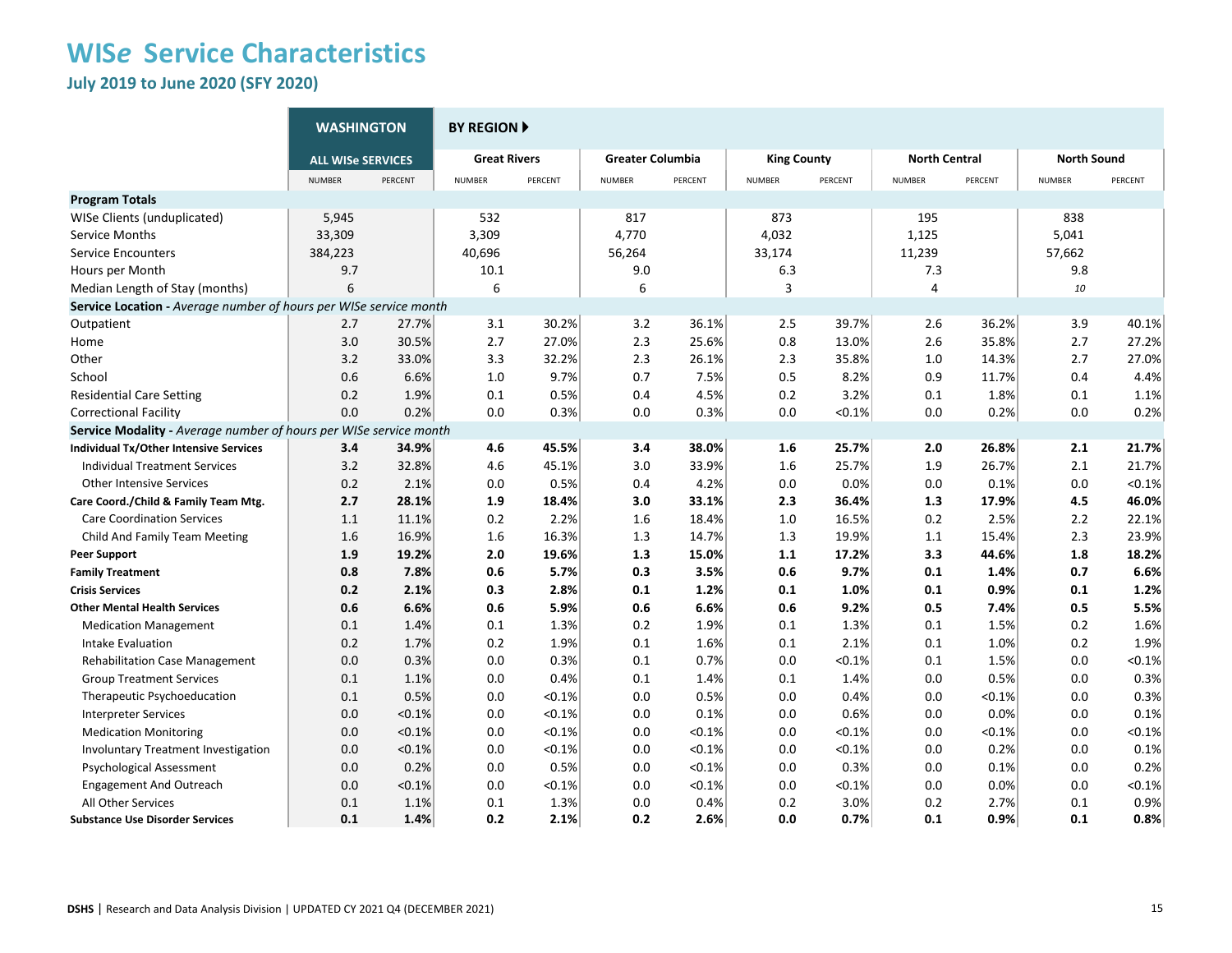**July 2019 to June 2020 (SFY 2020)**

|                                                                   | <b>WASHINGTON</b>                                    |        | <b>BY REGION A</b>                               |        |                                    |        |                                       |           |                                                   |           |                                                   |        |
|-------------------------------------------------------------------|------------------------------------------------------|--------|--------------------------------------------------|--------|------------------------------------|--------|---------------------------------------|-----------|---------------------------------------------------|-----------|---------------------------------------------------|--------|
| Continued from previous page                                      | <b>ALL WISe SERVICES</b><br><b>NUMBER</b><br>PERCENT |        | <b>Pierce County</b><br>PERCENT<br><b>NUMBER</b> |        | Salish<br><b>NUMBER</b><br>PERCENT |        | Southwest<br><b>NUMBER</b><br>PERCENT |           | <b>Spokane Region</b><br><b>NUMBER</b><br>PERCENT |           | <b>Thurston Mason</b><br>PERCENT<br><b>NUMBER</b> |        |
| <b>Program Totals</b>                                             |                                                      |        |                                                  |        |                                    |        |                                       |           |                                                   |           |                                                   |        |
| WISe Clients (unduplicated)                                       | 5,945                                                |        | 641                                              |        | 405                                |        | 399                                   |           | 776                                               |           | 469                                               |        |
| Service Months                                                    | 33,309                                               |        | 3,500                                            |        | 2,157                              |        | 2,621                                 |           | 4,471                                             |           | 2,283                                             |        |
| <b>Service Encounters</b>                                         | 384,223                                              |        | 43,070                                           |        | 23,437                             |        | 37,491                                |           | 53,524                                            |           | 27,666                                            |        |
| Hours per Month                                                   | 9.7                                                  |        | 12.2                                             |        | 9.2                                |        | 13.2                                  |           | 9.2                                               |           | 11.5                                              |        |
| Median Length of Stay (months)                                    | 6                                                    |        | 7                                                |        | 6                                  |        | 9                                     |           | 6                                                 |           | 6                                                 |        |
| Service Location - Average number of hours per WISe service month |                                                      |        |                                                  |        |                                    |        |                                       |           |                                                   |           |                                                   |        |
| Outpatient                                                        | 2.7                                                  | 27.7%  | 1.0                                              | 8.5%   | 2.9                                | 31.9%  | 1.1                                   | 8.2%      | 3.4                                               | 36.6%     | 1.5                                               | 13.3%  |
| Home                                                              | 3.0                                                  | 30.5%  | 5.1                                              | 41.6%  | 1.9                                | 20.5%  | 5.2                                   | 39.5%     | 3.0                                               | 32.4%     | 4.6                                               | 39.7%  |
| Other                                                             | 3.2                                                  | 33.0%  | 5.4                                              | 44.4%  | 3.7                                | 40.8%  | 6.0                                   | 45.3%     | 1.9                                               | 20.4%     | 4.5                                               | 39.2%  |
| School                                                            | 0.6                                                  | 6.6%   | 0.5                                              | 4.3%   | 0.5                                | 5.7%   | 0.8                                   | 6.3%      | 0.6                                               | 7.0%      | 0.8                                               | 6.6%   |
| <b>Residential Care Setting</b>                                   | 0.2                                                  | 1.9%   | 0.1                                              | 1.1%   | 0.1                                | 0.7%   | 0.1                                   | 0.5%      | 0.3                                               | 3.6%      | 0.1                                               | 0.9%   |
| <b>Correctional Facility</b>                                      | 0.0                                                  | 0.2%   | 0.0                                              | 0.2%   | 0.0                                | 0.4%   | 0.0                                   | 0.2%      | 0.0                                               | $< 0.1\%$ | 0.0                                               | 0.3%   |
| Service Modality - Average number of hours per WISe service month |                                                      |        |                                                  |        |                                    |        |                                       |           |                                                   |           |                                                   |        |
| Individual Tx/Other Intensive Services                            | 3.4                                                  | 34.9%  | 4.8                                              | 39.2%  | 2.8                                | 30.9%  | 6.7                                   | 51.1%     | 3.4                                               | 37.4%     | 2.7                                               | 23.3%  |
| <b>Individual Treatment Services</b>                              | 3.2                                                  | 32.8%  | 4.7                                              | 38.6%  | 2.0                                | 22.3%  | 6.7                                   | 51.1%     | 3.1                                               | 33.3%     | 2.2                                               | 19.2%  |
| Other Intensive Services                                          | 0.2                                                  | 2.1%   | 0.1                                              | 0.6%   | 0.8                                | 8.6%   | 0.0                                   | < 0.1%    | 0.4                                               | 4.1%      | 0.5                                               | 4.2%   |
| Care Coord./Child & Family Team Mtg.                              | 2.7                                                  | 28.1%  | 2.0                                              | 16.4%  | 2.3                                | 25.2%  | 2.4                                   | 17.9%     | 1.9                                               | 20.6%     | 4.5                                               | 39.5%  |
| <b>Care Coordination Services</b>                                 | 1.1                                                  | 11.1%  | 0.5                                              | 3.7%   | 0.8                                | 8.3%   | 0.2                                   | 1.9%      | 0.7                                               | 8.1%      | 2.1                                               | 18.3%  |
| Child And Family Team Meeting                                     | 1.6                                                  | 16.9%  | 1.5                                              | 12.7%  | 1.5                                | 16.9%  | 2.1                                   | 16.0%     | 1.1                                               | 12.5%     | 2.4                                               | 21.2%  |
| Peer Support                                                      | 1.9                                                  | 19.2%  | 2.8                                              | 22.9%  | 1.7                                | 18.2%  | 1.6                                   | 12.0%     | 2.1                                               | 22.7%     | 2.3                                               | 20.1%  |
| <b>Family Treatment</b>                                           | 0.8                                                  | 7.8%   | 1.7                                              | 13.9%  | 0.9                                | 10.3%  | $1.2$                                 | 8.7%      | 0.5                                               | 5.2%      | $1.2$                                             | 10.3%  |
| <b>Crisis Services</b>                                            | 0.2                                                  | 2.1%   | 0.4                                              | 3.0%   | 0.1                                | 1.4%   | 0.6                                   | 4.9%      | 0.2                                               | 2.2%      | 0.2                                               | 1.3%   |
| <b>Other Mental Health Services</b>                               | 0.6                                                  | 6.6%   | 0.5                                              | 4.3%   | 1.0                                | 10.6%  | 0.5                                   | 4.0%      | 1.0                                               | 10.7%     | 0.5                                               | 4.4%   |
| <b>Medication Management</b>                                      | 0.1                                                  | 1.4%   | 0.1                                              | 1.0%   | 0.1                                | 1.2%   | 0.2                                   | 1.3%      | 0.1                                               | 1.5%      | 0.1                                               | 0.8%   |
| Intake Evaluation                                                 | 0.2                                                  | 1.7%   | 0.2                                              | 1.8%   | 0.1                                | 1.2%   | 0.2                                   | 1.7%      | 0.1                                               | 1.5%      | 0.2                                               | 1.6%   |
| <b>Rehabilitation Case Management</b>                             | 0.0                                                  | 0.3%   | 0.0                                              | 0.1%   | 0.1                                | 1.3%   | 0.0                                   | 0.1%      | 0.0                                               | 0.1%      | 0.1                                               | 0.8%   |
| <b>Group Treatment Services</b>                                   | 0.1                                                  | 1.1%   | 0.0                                              | 0.2%   | 0.0                                | 0.2%   | 0.0                                   | < 0.1%    | 0.4                                               | 4.8%      | 0.0                                               | 0.1%   |
| Therapeutic Psychoeducation                                       | 0.1                                                  | 0.5%   | 0.0                                              | < 0.1% | 0.5                                | 5.8%   | 0.0                                   | < 0.1%    | 0.0                                               | 0.1%      | 0.0                                               | < 0.1% |
| <b>Interpreter Services</b>                                       | 0.0                                                  | < 0.1% | 0.0                                              | < 0.1% | 0.0                                | 0.0%   | 0.0                                   | < 0.1%    | 0.0                                               | < 0.1%    | 0.0                                               | 0.0%   |
| <b>Medication Monitoring</b>                                      | 0.0                                                  | < 0.1% | 0.0                                              | < 0.1% | 0.0                                | 0.0%   | 0.0                                   | $< 0.1\%$ | 0.0                                               | < 0.1%    | 0.0                                               | 0.2%   |
| <b>Involuntary Treatment Investigation</b>                        | 0.0                                                  | < 0.1% | 0.0                                              | < 0.1% | 0.0                                | 0.3%   | 0.0                                   | < 0.1%    | 0.0                                               | < 0.1%    | 0.0                                               | 0.1%   |
| <b>Psychological Assessment</b>                                   | 0.0                                                  | 0.2%   | 0.0                                              | < 0.1% | 0.0                                | < 0.1% | 0.0                                   | < 0.1%    | 0.1                                               | 0.6%      | 0.0                                               | 0.1%   |
| <b>Engagement And Outreach</b>                                    | 0.0                                                  | < 0.1% | 0.0                                              | < 0.1% | 0.0                                | < 0.1% | 0.0                                   | < 0.1%    | 0.0                                               | < 0.1%    | 0.0                                               | < 0.1% |
| All Other Services                                                | 0.1                                                  | 1.1%   | 0.1                                              | 0.9%   | 0.1                                | 0.6%   | 0.1                                   | 0.5%      | 0.2                                               | 1.9%      | 0.1                                               | 0.6%   |
| <b>Substance Use Disorder Services</b>                            | 0.1                                                  | 1.4%   | 0.0                                              | 0.4%   | 0.3                                | 3.3%   | 0.2                                   | 1.4%      | 0.1                                               | 1.3%      | 0.1                                               | 0.9%   |

#### DATA SOURCE: Administrative data (ProviderOne).

NOTES: WISe services include WISe service encounters recorded in P1 data system, including all behavioral health outpatient services received in a month with at least one "U8" mental health service. Region information is d Behavioral Health Organization (BHO) and IMC boundaries. Youth served in more than one region during the report date range have been allocated to the region in which they received the greatest number of WISe "U8" service e range. Service months and service encounters for youth served in more than one region during a month have been allocated to the region in which they received the greatest number of WISe "U8" service encounters during the m applied. Median lifetable length of stay shown for episodes of WISe services starting in time period specified. Some medians not available due to a large proportion of censored episodes (episodes for which the full length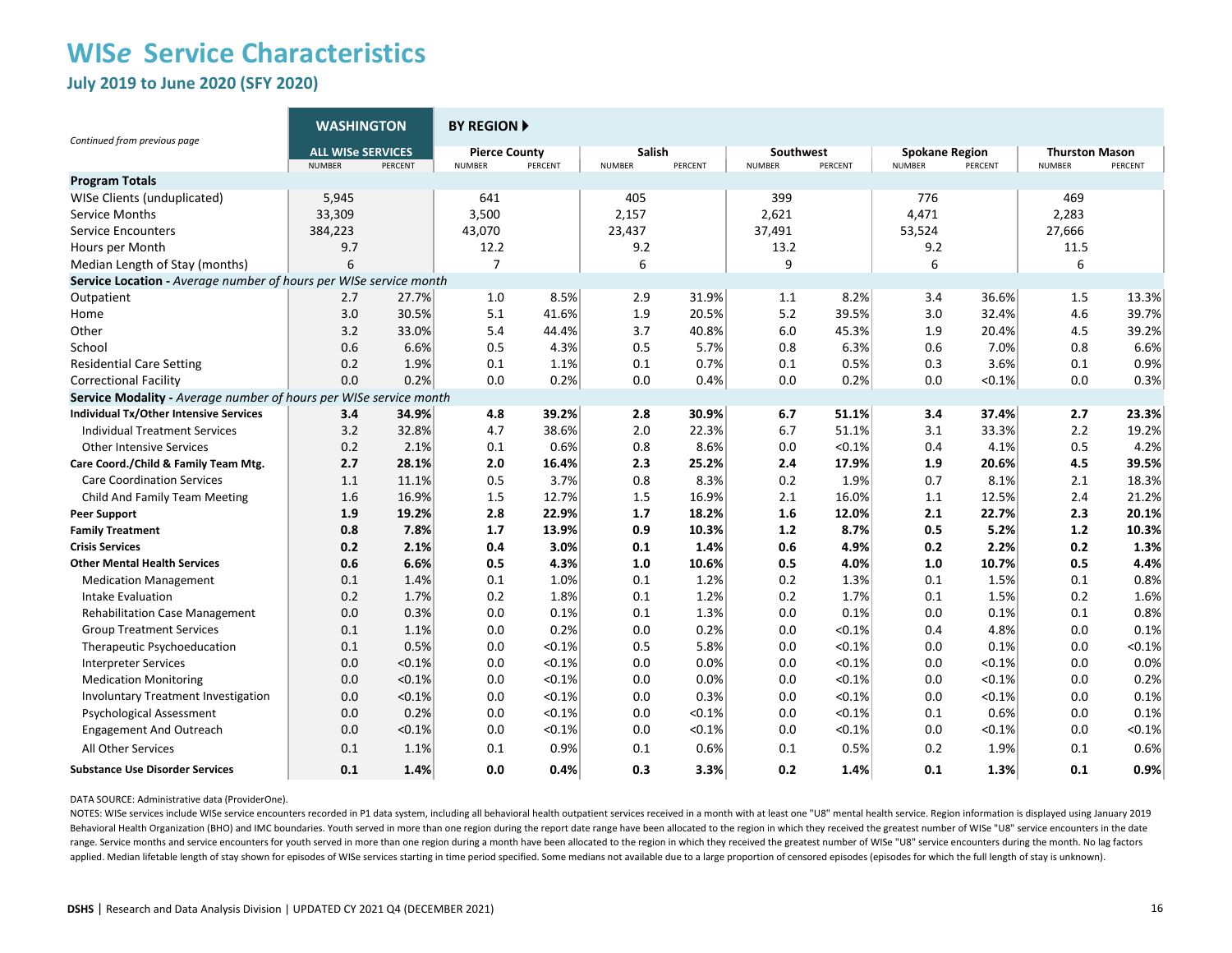**July 2020 to June 2021 (SFY 2021; last 4 quarters of data available)**

|                                                                   | <b>WASHINGTON</b>        |         | <b>BY REGION ▶</b>  |           |                         |           |                    |         |                      |           |                    |           |  |
|-------------------------------------------------------------------|--------------------------|---------|---------------------|-----------|-------------------------|-----------|--------------------|---------|----------------------|-----------|--------------------|-----------|--|
|                                                                   | <b>ALL WISE SERVICES</b> |         | <b>Great Rivers</b> |           | <b>Greater Columbia</b> |           | <b>King County</b> |         | <b>North Central</b> |           | <b>North Sound</b> |           |  |
|                                                                   | <b>NUMBER</b>            | PERCENT | <b>NUMBER</b>       | PERCENT   | <b>NUMBER</b>           | PERCENT   | <b>NUMBER</b>      | PERCENT | <b>NUMBER</b>        | PERCENT   | <b>NUMBER</b>      | PERCENT   |  |
| <b>Program Totals</b>                                             |                          |         |                     |           |                         |           |                    |         |                      |           |                    |           |  |
| WISe Clients (unduplicated)                                       | 6,144                    |         | 653                 |           | 815                     |           | 685                |         | 177                  |           | 907                |           |  |
| Service Months                                                    | 36,682                   |         | 3,981               |           | 4,580                   |           | 4,229              |         | 957                  |           | 5,469              |           |  |
| <b>Service Encounters</b>                                         | 473,432                  |         | 53,452              |           | 58,782                  |           | 45,680             |         | 12,492               |           | 63,799             |           |  |
| Hours per Month                                                   | 10.9                     |         | 11.0                |           | 9.7                     |           | 8.6                |         | 9.1                  |           | 9.6                |           |  |
| Median Length of Stay (months)                                    | 8                        |         | $\overline{7}$      |           | 8                       |           | 8                  |         | 9                    |           | 10                 |           |  |
| Service Location - Average number of hours per WISe service month |                          |         |                     |           |                         |           |                    |         |                      |           |                    |           |  |
| Outpatient                                                        | 1.6                      | 14.7%   | 1.6                 | 14.6%     | 2.3                     | 23.7%     | 1.3                | 15.1%   | 1.4                  | 14.9%     | 3.1                | 32.5%     |  |
| Home                                                              | 4.1                      | 38.0%   | 4.3                 | 38.8%     | 3.4                     | 34.8%     | 1.3                | 15.4%   | 6.3                  | 68.9%     | 2.2                | 22.6%     |  |
| Other                                                             | 4.7                      | 43.4%   | 4.6                 | 41.3%     | 3.7                     | 38.0%     | 5.8                | 67.2%   | 1.1                  | 12.2%     | 4.1                | 43.1%     |  |
| School                                                            | 0.2                      | 1.5%    | 0.3                 | 2.6%      | 0.1                     | 1.2%      | 0.0                | 0.4%    | 0.2                  | 2.4%      | 0.0                | 0.3%      |  |
| <b>Residential Care Setting</b>                                   | 0.3                      | 2.4%    | 0.3                 | 2.6%      | 0.2                     | 2.2%      | 0.2                | 1.8%    | 0.1                  | 1.4%      | 0.1                | 1.4%      |  |
| <b>Correctional Facility</b>                                      | 0.0                      | < 0.1%  | 0.0                 | $< 0.1\%$ | 0.0                     | < 0.1%    | 0.0                | 0.0%    | 0.0                  | 0.2%      | 0.0                | < 0.1%    |  |
| Service Modality - Average number of hours per WISe service month |                          |         |                     |           |                         |           |                    |         |                      |           |                    |           |  |
| Individual Tx/Other Intensive Services                            | 3.6                      | 33.4%   | 4.7                 | 43.0%     | 3.7                     | 38.1%     | 2.1                | 24.2%   | 2.3                  | 25.1%     | 2.1                | 22.0%     |  |
| <b>Individual Treatment Services</b>                              | 3.4                      | 31.3%   | 4.5                 | 40.5%     | 3.4                     | 35.0%     | 2.0                | 23.9%   | 2.3                  | 25.1%     | 2.1                | 22.0%     |  |
| <b>Other Intensive Services</b>                                   | 0.2                      | 2.1%    | 0.3                 | 2.5%      | 0.3                     | 3.1%      | 0.0                | 0.4%    | 0.0                  | < 0.1%    | 0.0                | $< 0.1\%$ |  |
| Care Coord./Child & Family Team Mtg.                              | 3.0                      | 27.3%   | 2.1                 | 19.3%     | 3.4                     | 35.2%     | 3.1                | 36.7%   | 2.2                  | 24.2%     | 4.0                | 41.8%     |  |
| <b>Care Coordination Services</b>                                 | 1.1                      | 9.7%    | 0.3                 | 2.7%      | 1.9                     | 19.9%     | 1.2                | 14.0%   | 0.4                  | 4.3%      | 1.4                | 14.4%     |  |
| Child And Family Team Meeting                                     | 1.9                      | 17.6%   | 1.8                 | 16.6%     | 1.5                     | 15.3%     | 1.9                | 22.7%   | 1.8                  | 19.9%     | 2.6                | 27.4%     |  |
| <b>Peer Support</b>                                               | 2.3                      | 21.5%   | 2.5                 | 22.4%     | 1.6                     | 16.4%     | 1.6                | 18.2%   | 3.9                  | 42.6%     | 2.0                | 20.9%     |  |
| <b>Family Treatment</b>                                           | 0.9                      | 8.3%    | 0.8                 | 7.1%      | 0.2                     | 2.5%      | 1.1                | 12.8%   | 0.1                  | 0.6%      | 0.7                | 7.1%      |  |
| <b>Crisis Services</b>                                            | 0.2                      | 2.3%    | 0.3                 | 2.3%      | 0.1                     | 0.9%      | 0.1                | 1.5%    | 0.1                  | 0.8%      | 0.1                | 1.3%      |  |
| <b>Other Mental Health Services</b>                               | 0.7                      | 6.3%    | 0.5                 | 4.6%      | 0.5                     | 5.4%      | 0.6                | 6.5%    | 0.6                  | 6.5%      | 0.6                | 6.6%      |  |
| <b>Medication Management</b>                                      | 0.1                      | 1.4%    | 0.1                 | 1.3%      | 0.2                     | 1.9%      | 0.1                | 1.2%    | 0.1                  | 1.4%      | 0.2                | 1.6%      |  |
| Intake Evaluation                                                 | 0.2                      | 1.5%    | 0.2                 | 1.4%      | 0.1                     | 1.4%      | 0.1                | 1.4%    | 0.1                  | 1.0%      | 0.2                | 2.0%      |  |
| <b>Rehabilitation Case Management</b>                             | 0.0                      | 0.2%    | 0.0                 | 0.1%      | 0.0                     | 0.4%      | 0.0                | 0.1%    | 0.1                  | 0.8%      | 0.0                | < 0.1%    |  |
| <b>Group Treatment Services</b>                                   | 0.1                      | 1.1%    | 0.0                 | 0.3%      | 0.1                     | 0.7%      | 0.1                | 1.0%    | 0.0                  | < 0.1%    | 0.0                | 0.4%      |  |
| Therapeutic Psychoeducation                                       | 0.0                      | 0.3%    | 0.0                 | 0.3%      | 0.0                     | $< 0.1\%$ | 0.0                | < 0.1%  | 0.0                  | 0.1%      | 0.0                | < 0.1%    |  |
| <b>Interpreter Services</b>                                       | 0.0                      | 0.2%    | 0.0                 | < 0.1%    | 0.0                     | $< 0.1\%$ | 0.0                | 0.4%    | 0.0                  | 0.0%      | 0.1                | 0.8%      |  |
| <b>Medication Monitoring</b>                                      | 0.0                      | < 0.1%  | 0.0                 | < 0.1%    | 0.0                     | < 0.1%    | 0.0                | < 0.1%  | 0.0                  | $< 0.1\%$ | 0.0                | < 0.1%    |  |
| Involuntary Treatment Investigation                               | 0.0                      | 0.1%    | 0.0                 | < 0.1%    | 0.0                     | < 0.1%    | 0.0                | < 0.1%  | 0.0                  | 0.2%      | 0.0                | 0.1%      |  |
| Psychological Assessment                                          | 0.0                      | 0.1%    | 0.0                 | 0.1%      | 0.0                     | 0.2%      | 0.0                | 0.2%    | 0.0                  | 0.1%      | 0.0                | 0.2%      |  |
| <b>Engagement And Outreach</b>                                    | 0.0                      | < 0.1%  | 0.0                 | < 0.1%    | 0.0                     | < 0.1%    | 0.0                | < 0.1%  | 0.0                  | < 0.1%    | 0.0                | < 0.1%    |  |
| All Other Services                                                | 0.1                      | 1.2%    | 0.1                 | 1.0%      | 0.1                     | 0.5%      | 0.2                | 2.0%    | 0.3                  | 2.9%      | 0.1                | 1.4%      |  |
| <b>Substance Use Disorder Services</b>                            | 0.1                      | 0.8%    | 0.1                 | 1.2%      | 0.1                     | 1.5%      | 0.0                | 0.1%    | 0.0                  | 0.1%      | 0.0                | 0.3%      |  |